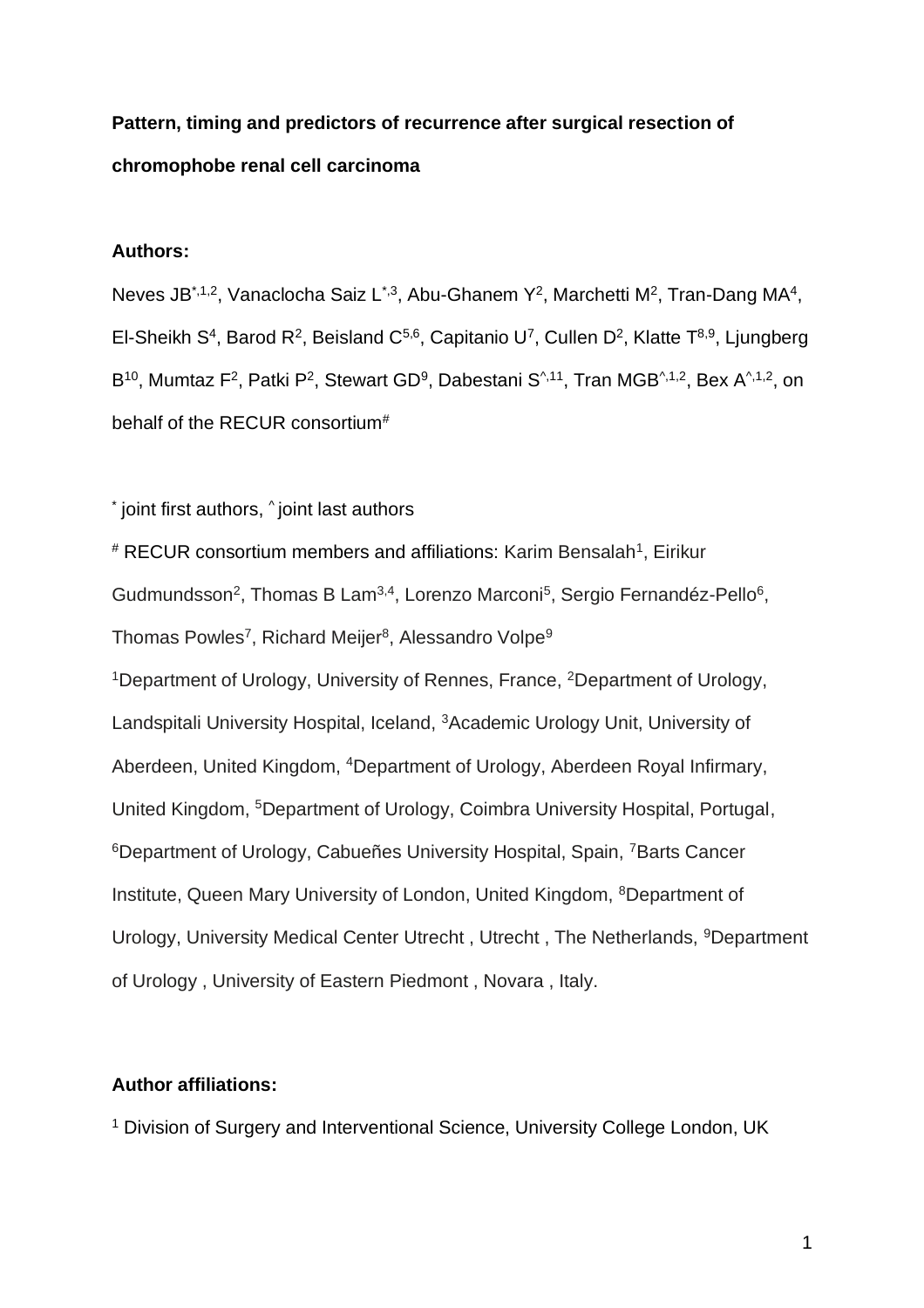<sup>2</sup> Specialist Centre for Kidney Cancer, Royal Free London NHS Foundation Trust, UK

<sup>3</sup> Faculty of Medical Sciences, University College London, UK

<sup>4</sup> Department of Pathology, Royal Free London NHS Foundation Trust, UK

<sup>5</sup> Department of Clinical Medicine, University of Bergen, Norway

<sup>6</sup> Department of Urology, Haukeland University Hospital, Norway

<sup>7</sup> Department of Urology and Division of Experimental Oncology, Urological

Research Institute, IRCCS San Raffaele Scientific Institute, Italy

<sup>8</sup> Department of Urology, Royal Bournemouth Hospital, UK

<sup>9</sup> Department of Surgery, University of Cambridge, UK

<sup>10</sup> Department of Surgical and Perioperative Sciences, Urology and Andrology,

Umeå University, Sweden

<sup>11</sup> Department of Clinical Sciences Lund, Lund University, Skåne University Hospital,

Sweden

## **Corresponding author:**

Axel Bex Specialist Centre for Kidney Cancer Royal Free London NHS Foundation Trust Royal Free Hospital Pond street London NW3 2QG United Kingdom [axel.bex@nhs.net](mailto:axel.bex@nhs.net)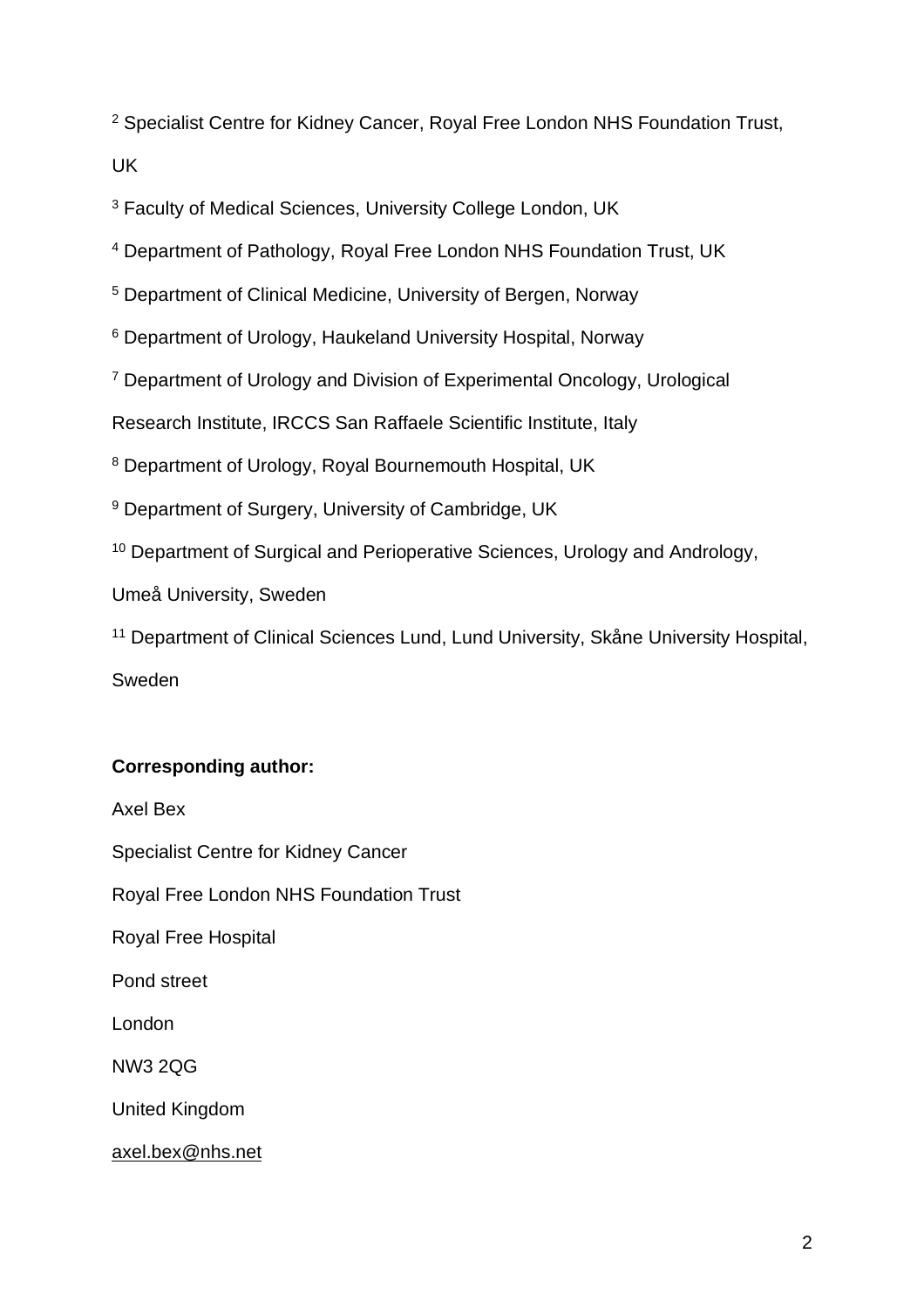#### **ABSTRACT**

#### **Purpose**

Currently there are no specific guidelines for the post-operative follow-up of chromophobe renal cell carcinoma (chRCC). We aimed to evaluate the pattern, location and timing of recurrence after surgery for non-metastatic chRCC and establish predictors of recurrence and cancer-specific death.

#### **Methods**

Retrospective analysis of consecutive surgically treated non-metastatic chRCC cases from the Royal Free London NHS Foundation Trust (UK, 2015 to 2019) and the international collaborative database RECUR (15 institutes, 2006 to 2011). Kaplan-Meier curves were plotted. The association between variables of interest and outcomes were analysed using univariate and multivariate Cox proportional hazards regression models with shared frailty for data source.

### **Results**

295 patients were identified. Median follow-up was 58 months. The five and ten-year recurrence-free survival rates were 94.3% and 89.2%. Seventeen patients (5.7%) developed recurrent disease, 13 (76.5%) with distant metastases. 54% of metastatic disease diagnoses involved a single organ, most commonly the bone. Early recurrence (<24 months) was observed in 8 cases, all staged ≥pT2b. 30 deaths occurred, of which 11 were attributed to chRCC. Sarcomatoid differentiation was a rare (n=4) but associated with recurrence and cancer-specific death on univariate analysis. On multivariate analysis, UICC/AJCC T-stage ≥pT2b, presence of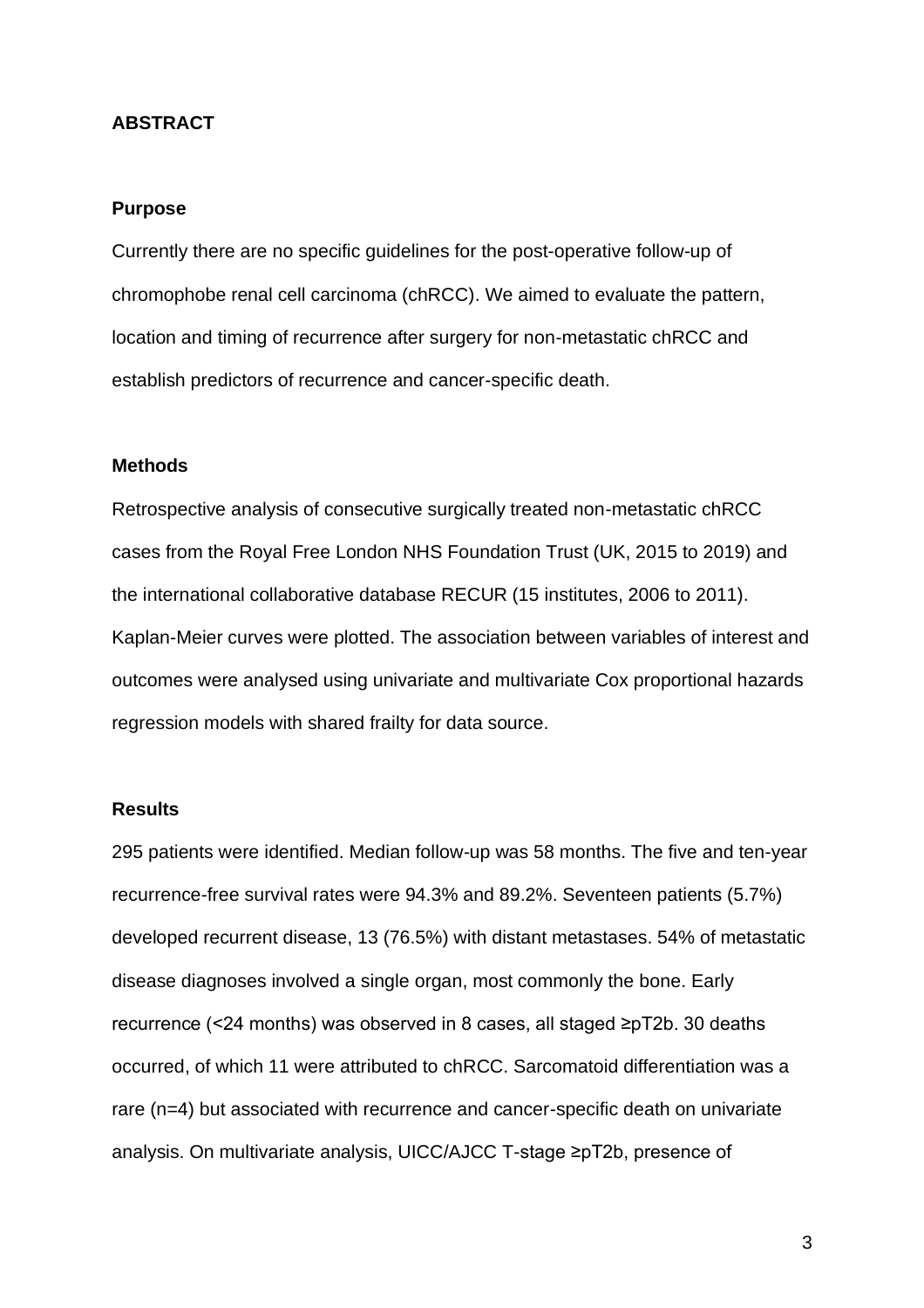coagulative necrosis, and positive surgical margins were predictors of recurrence and cancer-specific death.

## **Conclusion**

Recurrence and death after surgically resected chRCC are rare. For completely excised lesions ≤pT2a without coagulative necrosis or sarcomatoid features, prognosis is excellent. These patients should be reassured and follow-up intensity curtailed.

## **Keywords**

Renal cell carcinoma, chromophobe renal cell carcinoma, nephrectomy, follow-up, survival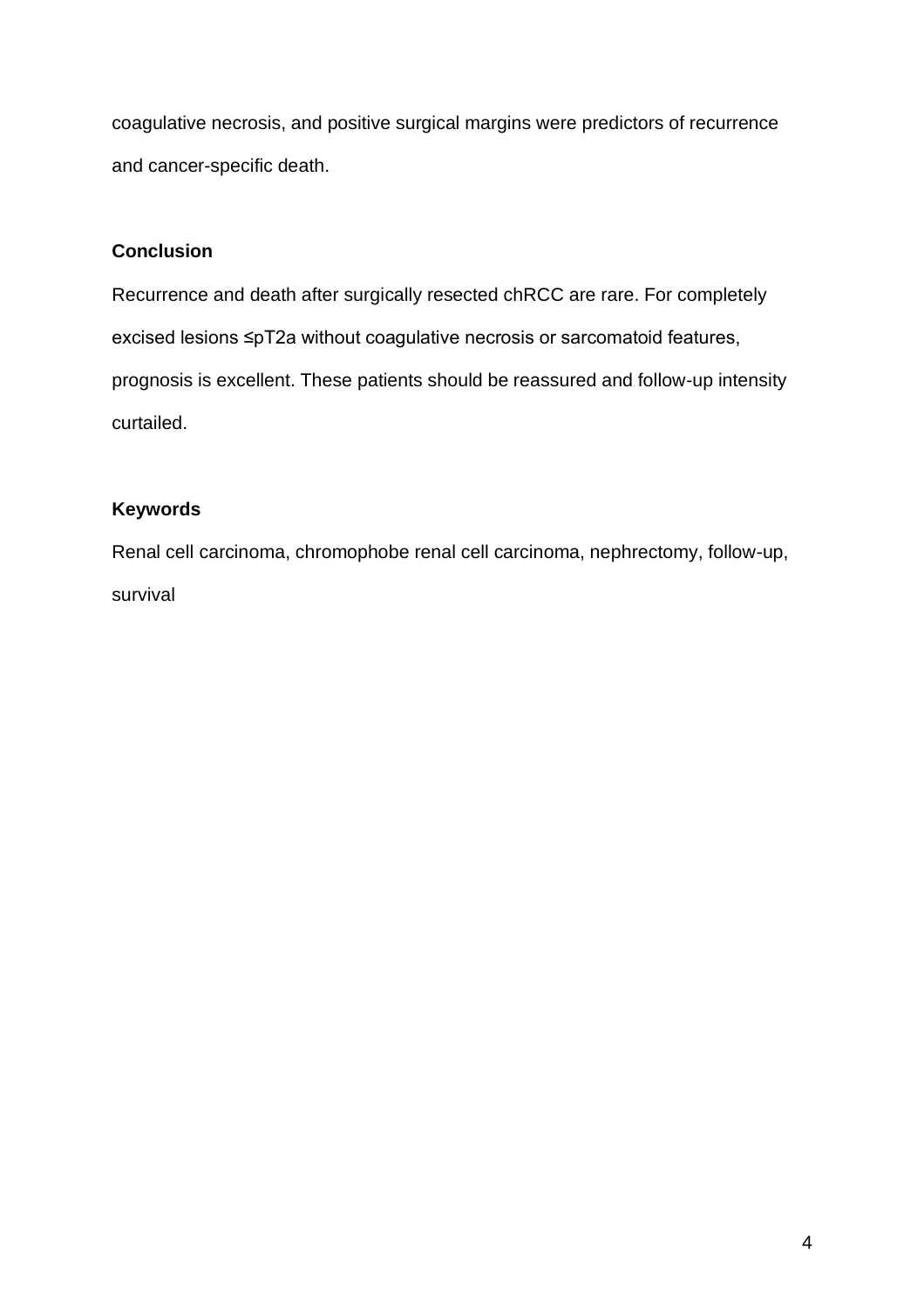#### **INTRODUCTION**

Renal cell carcinoma (RCC) represents the sixth most diagnosed cancer in men and the 10<sup>th</sup> in women[1]. RCC is characterized by distinct histologic subtypes[2]. While clear cell RCC (ccRCC) is the most frequent cortical renal malignancy, chromophobe RCC (chRCC) is a rarer subtype, accounting for roughly 5% of cases. Loss of chromosomes 1, 2, 6, 10, 13, and 17 are common genetic changes in chRCC[3]. Mitochondrial DNA sequencing revealed potential driver mutations in a nicotinamide adenine dinucleotide dehydrogenase (NADH) subunit[3]. Nevertheless, prognostic molecular markers have not been described for chRCC. In addition, known RCC post-operative prognosticators, such as the Leibovich classification[4] or the UCLA Integrated Staging System (UISS)[5] are not applicable to chRCC, as both use nuclear grading, which has not been approved for clinical use in chRCC[6,7]. To date, no clinical prognostic models are available for chRCC[8,9]. Nonetheless, studies have shown a more favourable clinical course than for the other RCC subtypes, suggesting a low metastatic potential [10-12].

We analysed contemporary data from the largest UK tertiary referral centre and a European registry[13] to study recurrence patterns of patients with chRCC and give recommendations regarding follow-up for this RCC subtype.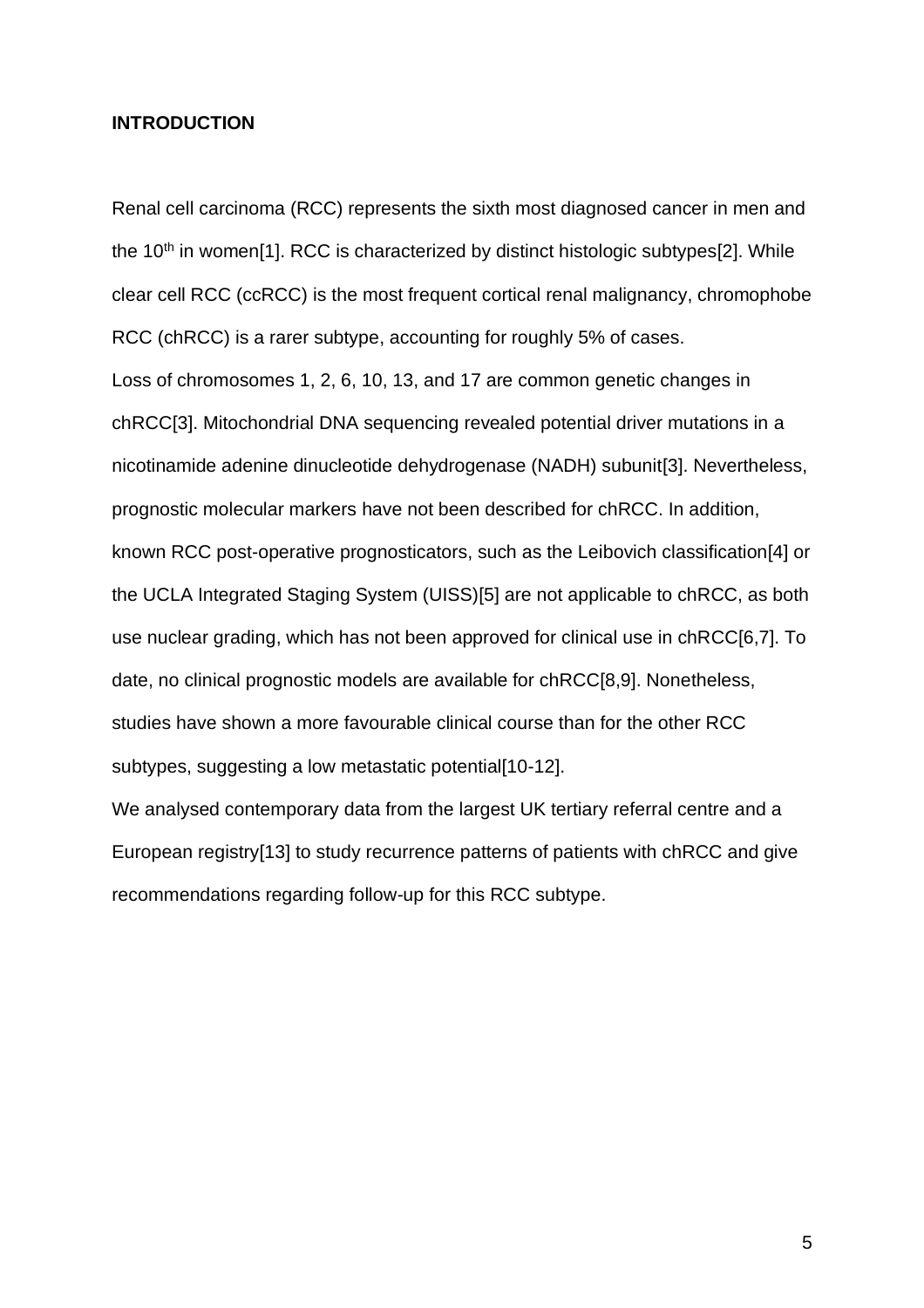#### **METHODS**

#### *Data sources*

The Specialist Centre for Kidney Cancer (SCKC) at Royal Free London NHS Foundation Trust was established in 2014 and is one of the largest kidney cancer centres in the UK with approximately 1000 referrals/year. The SCKC surgical database was queried for non-metastatic surgical cases with a diagnosis of chRCC from January 2015 to May 2019. Cases with at least one postoperative scan were included (n=90). No other exclusions were made.

The RECUR consortium combined data from 15 institutes across 10 European countries[13]. RECUR collected data from 3426 patients with localised RCC that underwent surgery with curative intent from January 2006 to December 2011, allowing for a minimum of 4 years of follow-up for patients still alive. All RECUR data were audited for quality and completeness by a urological surgeon (SD). After exclusions, the RECUR study population consisted of 3024 patients, of which 205 with a final diagnosis of chRCC were selected. A consort diagram is available in Supplementary Figure 1.

#### *Outcomes*

The primary objectives were to evaluate the timing, pattern and location of recurrence and to establish predictors of recurrence and cancer-specific death for chRCC.

#### *Evaluated parameters*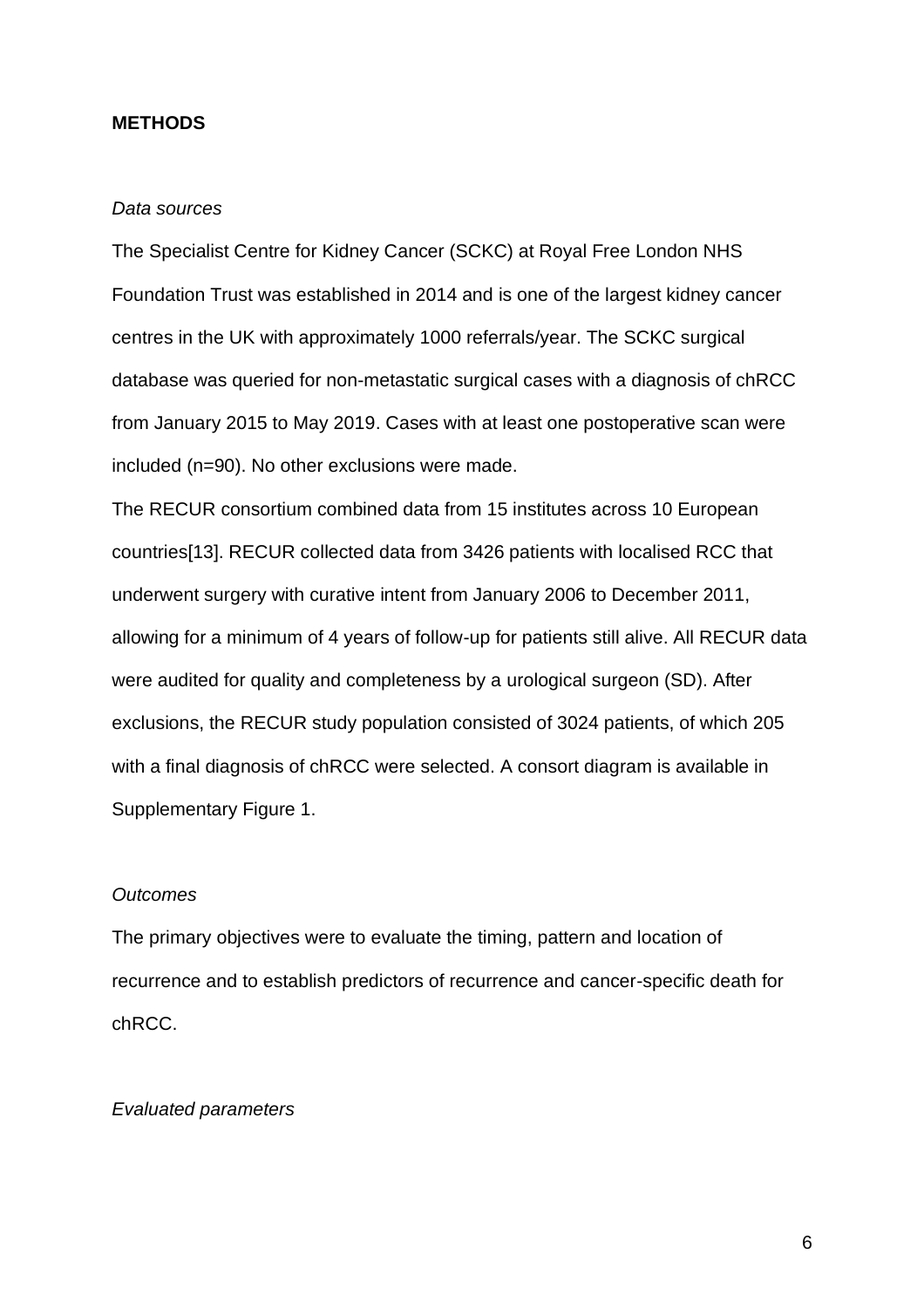Demographic and clinical variables, staging, tumour size, histopathological features, recurrence and survival were evaluated. Both data sources coded TNM staging according the 2010 criteria[14,15].

Potential recurrence and death predictors were UICC/AJCC tumour stage (dichotomised into ≤pT2a and ≥pT2b), presence of coagulative necrosis, presence of sarcomatoid differentiation, and positive surgical margins. UICC/AJCC node stage was excluded as a potential predictor as lymph node disease was present at diagnosis in only one patient.

Local recurrence was defined as disease progression in the renal bed or remaining kidney after radical (RN) and partial nephrectomy (PN), respectively. New renal lesions observed in the contralateral kidney were classified as multifocal metachronous disease, and not as disease recurrence. All extra-renal foci of disease detected during follow-up were classified as distant recurrences.

Follow-up was defined as time from date of surgery to last known imaging scan date. Recurrence free survival (RFS) was defined as time from surgery to date of first unequivocal radiological or clinical evidence of recurrence (local or distant). Early recurrence was defined as local or distant recurrence occurring less than 24 months after surgery. Cancer specific survival (CSS) was defined as time from surgery to chRCC related death. Overall survival (OS) was defined as time from surgery to death from any cause.

#### *Statistical analyses*

Descriptive analysis of data from both sources. Continuous variables were compared using Mann-Whitney U test. Categorical variables were compared using Chi-squared test. Kaplan-Meier plots were used to depict cumulative survival functions for the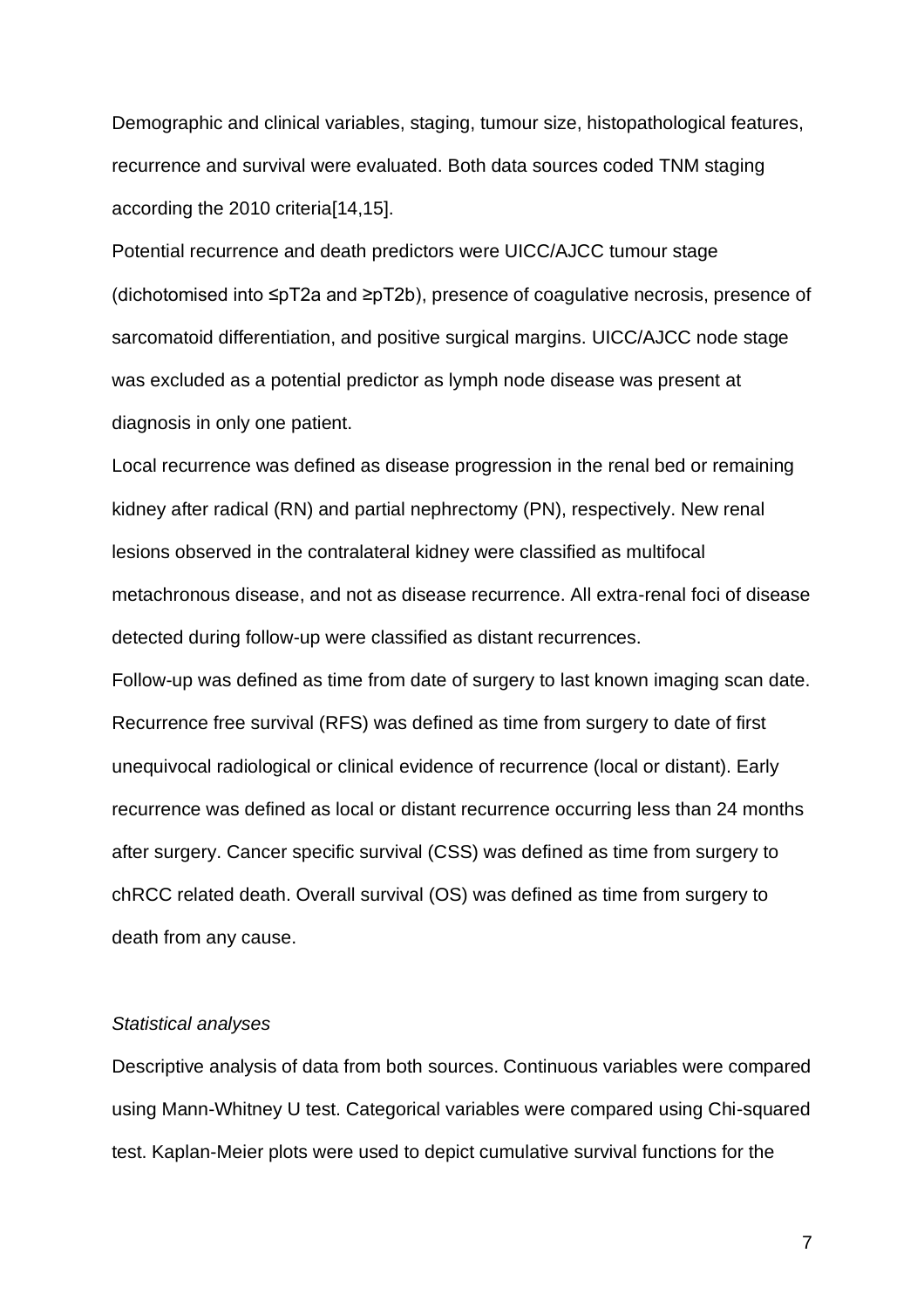outcomes of interest. Univariate predictor factor analysis was conducted using Cox regression. Cox proportional hazard regression model with shared frailty for data source was used to study the association between variables of interest and recurrence and cancer-specific death and account for potential heterogeneity in outcomes between the two databases. Sarcomatoid differentiation was not included in the regression model due to missing data and it being a rare event. Proportionality assumption was tested using Schoenfeld residuals. Significance threshold was set at p=0.05. All analyses were performed using Stata SE 16.0.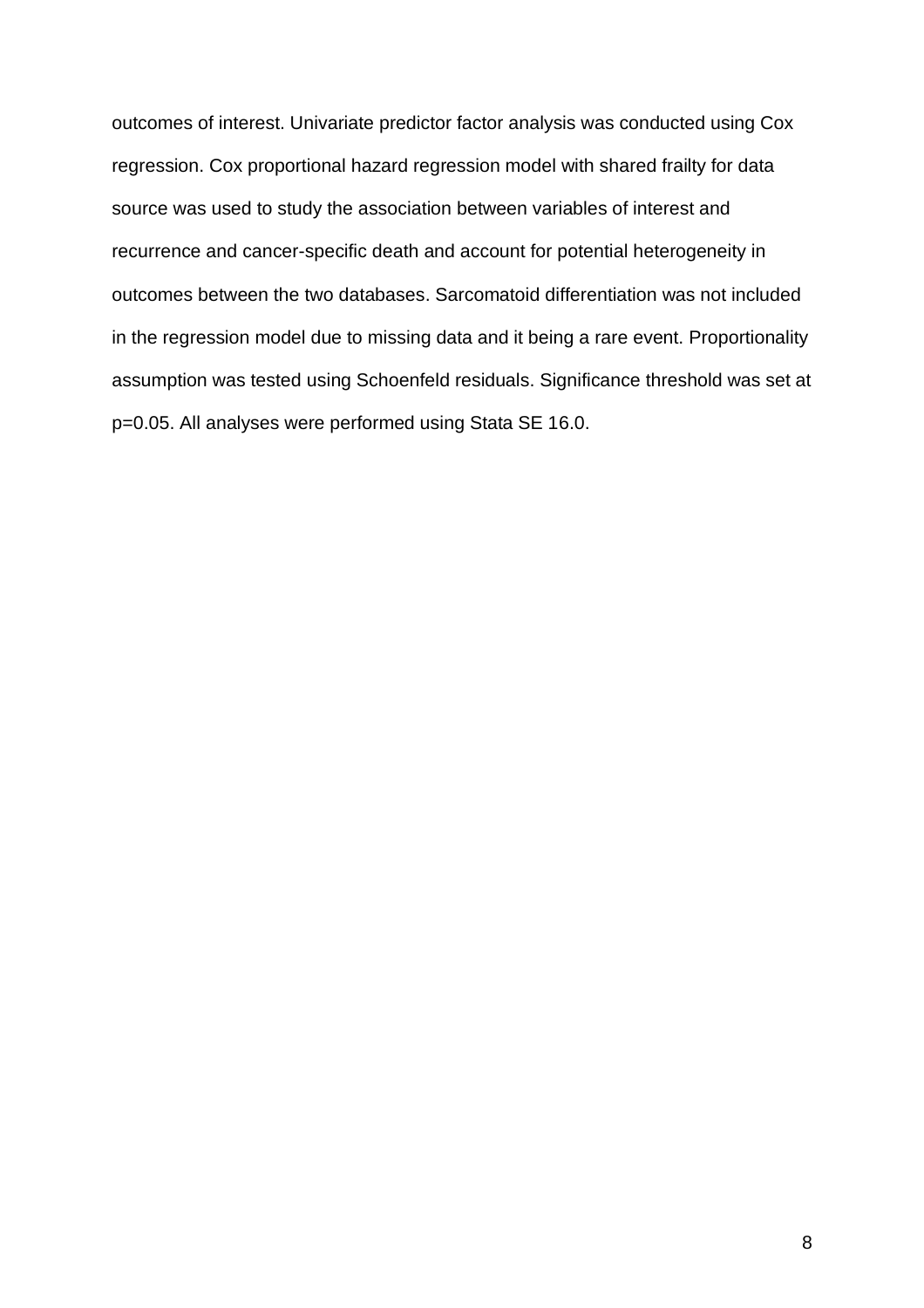#### **RESULTS**

In total, 295 surgically treated patients with chRCC were identified. Demographic and clinical characteristics are in Table 1. With the exception of follow-up duration and incidence of deaths, demographic and clinical characteristics were similar between patients from the two databases.

During a median follow-up of 58 months (range 1.4 to 149.7), 17 disease recurrences were noted (Supplementary Figure 2A). The five and ten-year RFS rates were 94.3% and 89.2%, respectively. At the time of recurrence, 13 (76.5%) patients were diagnosed with metastatic disease and 4 (23.5%) had isolated local recurrence. Of 13 metastatic cases, 2 had both local and distant recurrences and 10 had distant recurrence only, full information for one metastatic case was missing. Individual patient data on recurrences and management is documented in Supplementary Table 1.

#### *Pattern and location of distant recurrences*

Metastatic disease diagnoses involved a single organ in 53.8% (7/13) of patients (bone (n=4), lung, liver and brain). Overall, sites affected by metastatic disease included the bone  $(n=5)$ , lung  $(n=4)$ , liver  $(n=3)$ , retroperitoneal lymph nodes  $(n=2)$ , pleura (n=1), adrenal gland (n=1), and brain (n=1). The patient with metastatic brain disease was symptomatic, as were all with bone metastases.

#### *Timing of recurrence*

Recurrences occurred after a median of 26.5 months (range 1 to 81) following surgery. In 8 cases, recurrence was detected due to symptoms. Distant recurrences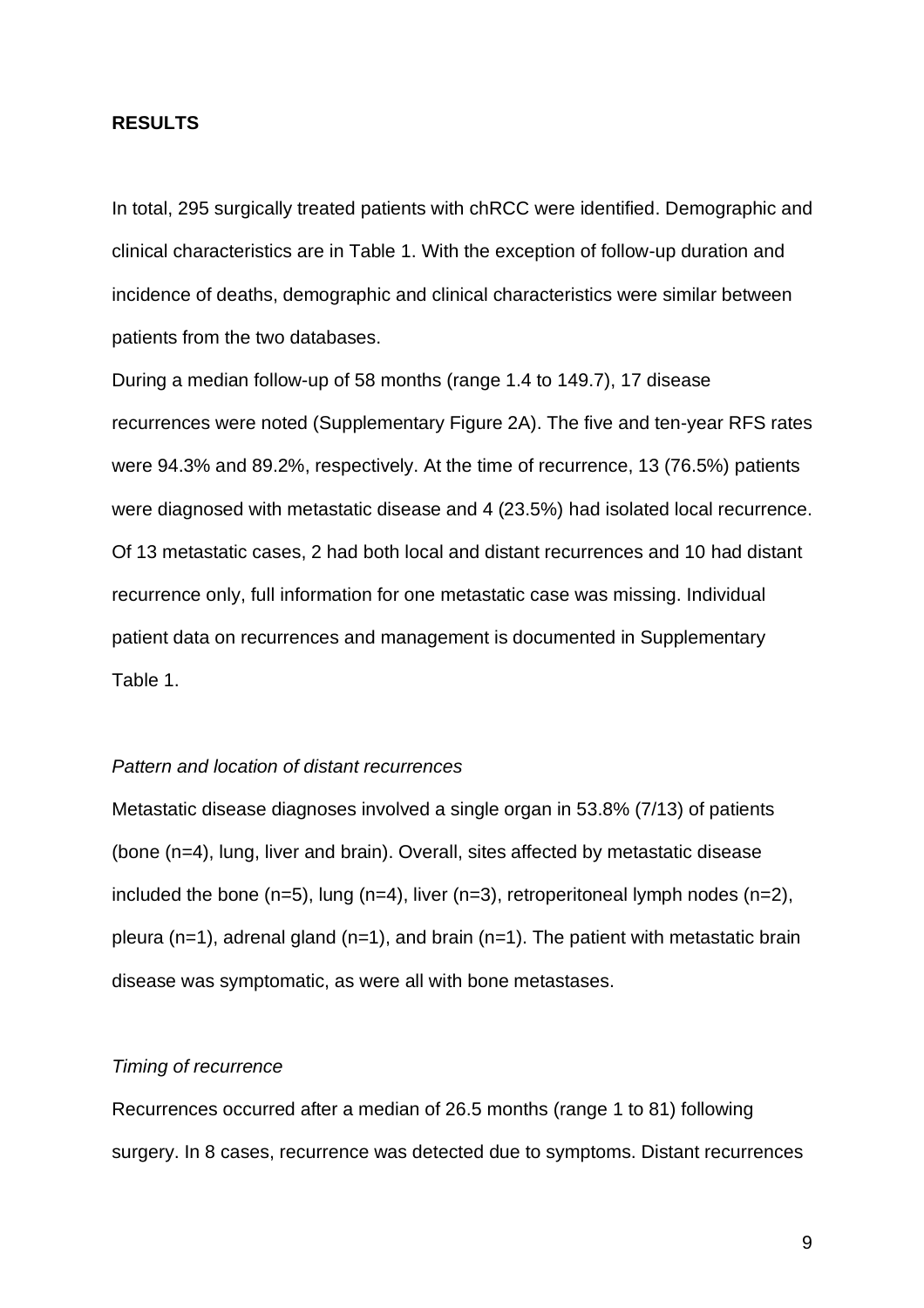were diagnosed earlier than local ones (median 22.3 versus 47.9 months). Early recurrence (<24 months after surgery) was observed in 8 cases (2.7% of all cases, 47.1% of recurrences), all staged ≥pT2b. Except for one, all patients with early recurrence had distant disease and died a median of 4 months (range 0.7 to 30) after recurrence.

#### *Management of recurrences*

Single renal bed recurrences were treated with surgical excision (n=3). Two of the surgically treated cases were also exposed to systemic therapy. One intrarenal recurrence was treated with cryoablation.

Of the 13 cases diagnosed with distant disease, 2 were treated solely with skeletal radiotherapy with curative intent. Another patient received both radiotherapy and systemic treatment for oligometastatic bone disease. The remaining 9 patients were treated with anti-VEGF agents (n=3), received no local or systemic treatment (n=3), or were subject to best supportive care (n=3). Treatment information was missing for 1 patient. None of the patients that developed metastatic disease were surgically treated.

#### *Cancer specific and overall survival*

During follow-up 30 deaths (10.2% of all cases) were registered, of which 11 (3.7% of all cases) were attributed to chRCC (Supplementary Figure 2B) and the remaining to other causes. The five-year CSS is 96%, and the ten-year CSS is 92.6%. Death from chRCC occurred at a median of 25.3 months after surgery (range 1.4 to 88.1) and a median of 7.1 months (range 0.5 to 30) after initial diagnosis of recurrence. Of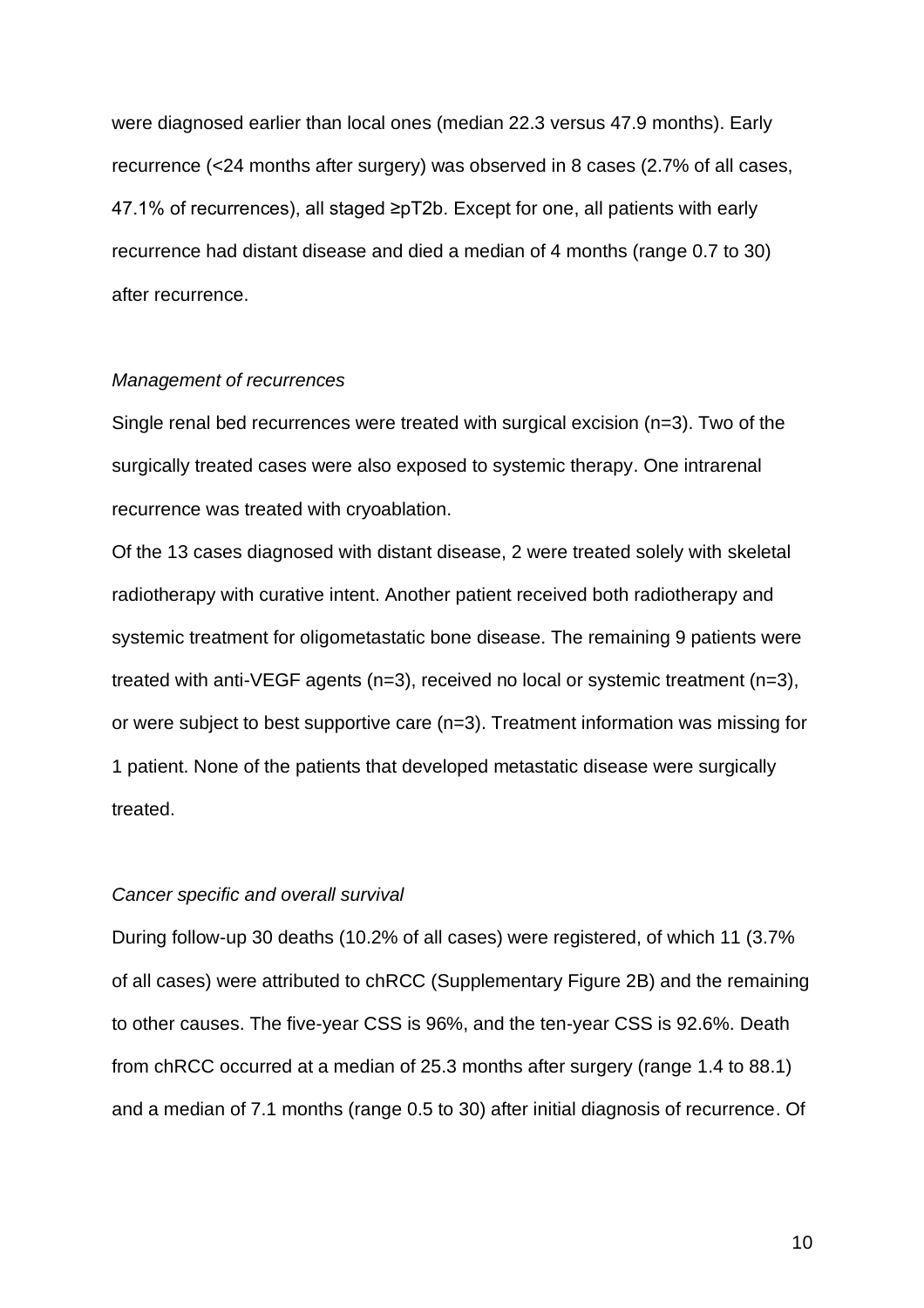note, 2 patients died during the first 90 days following surgery, both with large tumours with sarcomatoid differentiation.

#### *Outcome Predictors*

Combined analysis revealed that 15 of the 17 (88.3%) recurrences occurred in patients with tumours staged pT2b or higher. During the median follow-up of 58 months, incidence of recurrence was 0.9% (2/221) for tumours staged pT1a to pT2a, and 20.3% (15/74) for those staged pT2b or higher. Two local recurrences were noted following surgery for T1a tumours. In one patient, a 30mm tumour was excised by RN after conversion from an attempted laparoscopic PN. Surgical margins were negative. Local recurrence was noted and histologically confirmed after incomplete excision 5 years later. Local progression led to 2 lines of systemic therapy (Sunitinib followed by Sorafenib) and distant progression to therapy change to Everolimus. The patient has remained on Everolimus for 5 years with stable disease. In the second case, positive surgical margins were documented after laparoscopic PN for a 19mm tumour. Local recurrence was documented four years after surgery and managed with cryoablation. Five years after ablation, the patient remains disease-free. Sixty-one cases were found to be associated with coagulative necrosis (20.7%). Recurrence was observed in ten of these cases (16.4%) and death from disease in seven (11.5%).

Positive margins were noted in 17 cases (5.8%), 14 after PN and 3 after RN. Notwithstanding, recurrence after this microscopic finding was only seen in 3 cases. Sarcomatoid differentiation was noted in 4 cases (1.3%), all of which recurred. It was also associated with dismal outcomes for 3 cases, with metastatic recurrence and death from disease 1.4, 2.5 and 28 months after surgery respectively. On univariate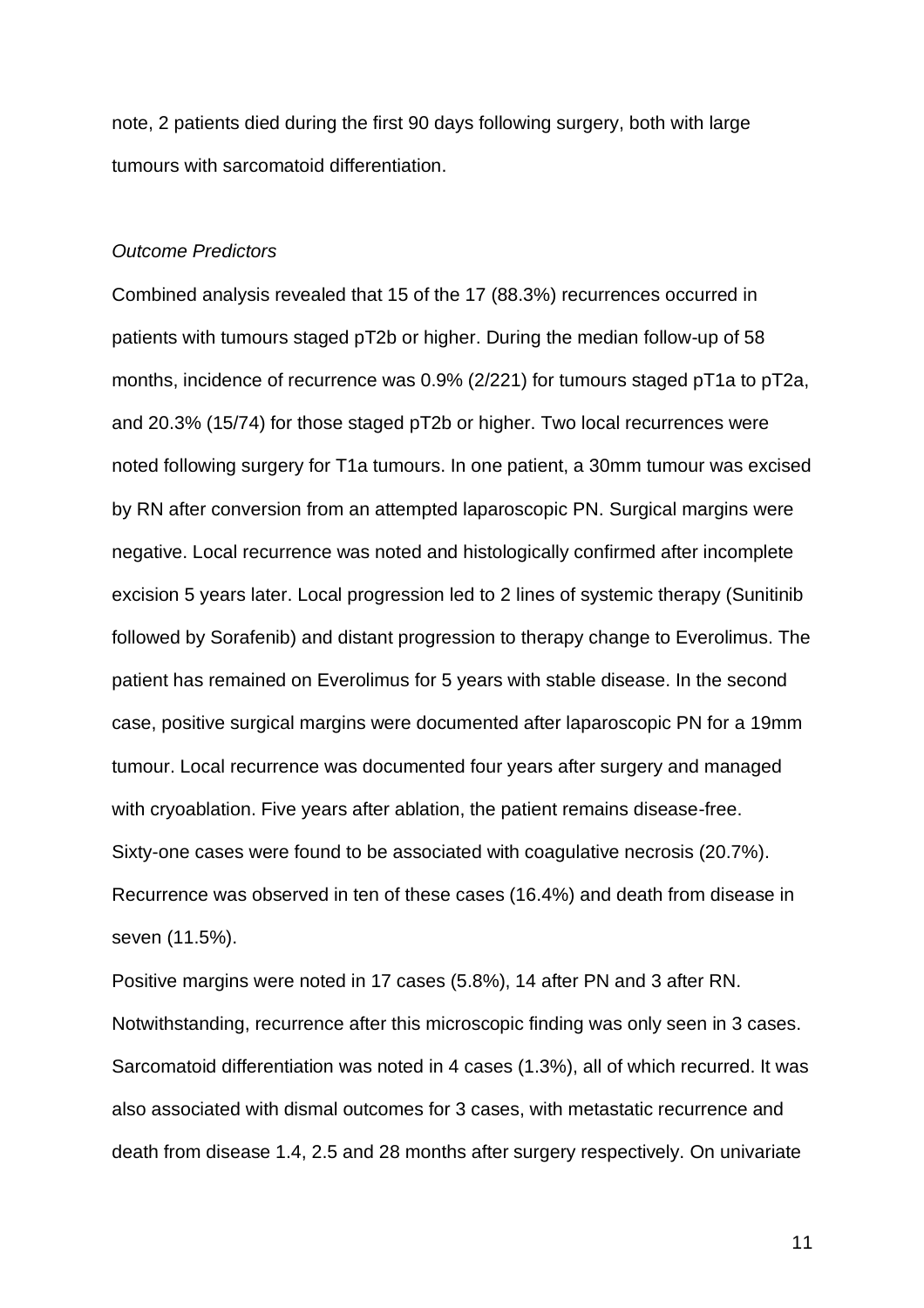analyses sarcomatoid differentiation depicted a HR of 107.4 (95%CI 29.4 to 391.4, p<0.001) and of 39.1 (95%CI 9.9 to 154.4, p<0.001) for recurrence and cancerspecific death associated with the presence of sarcomatoid differentiation, respectively (Figure 1A and 2A).

Final predictors incorporated in the model were UICC/AJCC T stage (Figure 1B and 2B), coagulative necrosis (Figure 1C and 2C), and surgical margins (Figure 1D and 2D). The 3 factors were deemed predictors of recurrence and cancer-specific death (Supplementary Table 2, Supplementary Figure 3). Analyses depicted a HR of 10.1 (95%CI 3.1 to 32.8, p<0.001) and of 13.5 (95%CI 2.7 to 66.2, p=0.001) for, respectively, recurrence and cancer-specific death associated with UICC/AJCC T stage. The presence of coagulative necrosis was associated with a HR of 6.3 (95%CI 2.0 to 19.6, p=0.001) and of 6.0 (95%CI 1.4 to 25.5, p=0.014) for, respectively, recurrence and cancer-specific death. Positive surgical margins were associated with a HR of 7.2 (95%CI 1.7 to 29.4, p=0.006) and of 8.0 (95%CI 1.4 to 46.0, p=0.020) for, respectively, recurrence and cancer-specific death.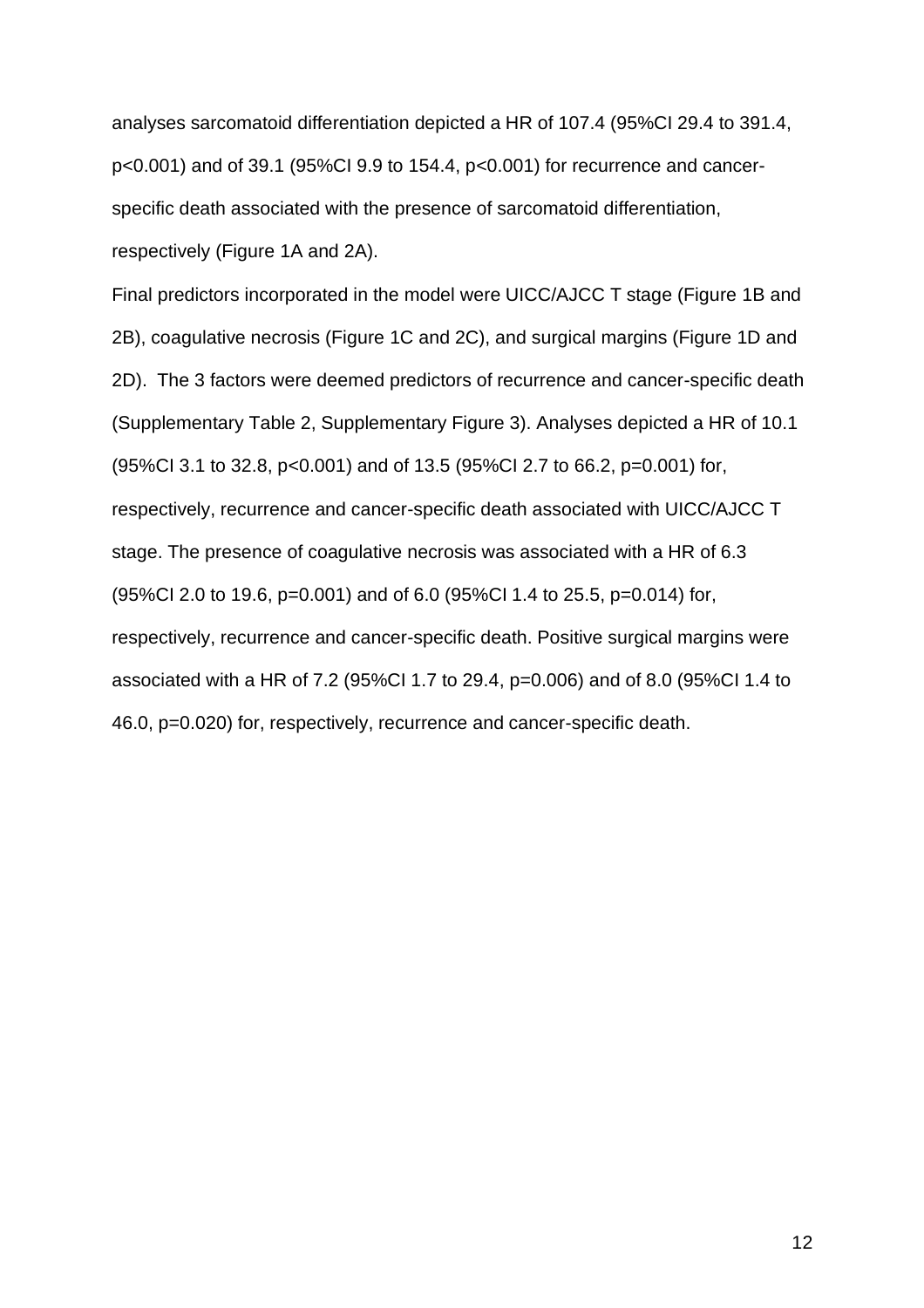#### **DISCUSSION**

The European Association of Urology (EAU) RCC Guidelines Panel established a collaborative multicentre consortium (RECUR) to investigate evidence-based followup recommendations for localized RCC. In contrast to previously published follow-up studies, RECUR focuses on further management and outcome after a recurrence is detected[16,13]. With data from the Specialist Centre for Kidney Cancer, the largest number of contemporary patients diagnosed with chRCC were collected with detailed information about location, dynamics and pattern of recurrences as well as subsequent management.

We observe that after a median follow up of 5 years, recurrence and cancer-specific death are rare events for surgically treated chRCC. Adverse outcomes are more likely in tumours staged pT2b and above, with coagulative necrosis, sarcomatoid differentiation or positive surgical margins. Metastatic disease is the more frequent first presentation of recurrence and the bone the most affected site. Early recurrence occurred only for tumours staged pT2b and above and were associated with early cancer-specific death.

Our analyses are validated by a previously published series on 496 chRCC treated at the Memorial Sloan Kettering Cancer Center (MSKCC)[17]. In this study spanning 26 years, larger tumour size, sarcomatoid differentiation, and higher T-stage were significantly associated with adverse RFS and overall survival in chRCC. Metastatic recurrence was 5% for chRCC. No specific follow-up recommendations were made. A retrospective analysis of 291 patients from the Surveillance and Treatment Update on Renal Neoplasms (SATURN) project reported similar outcomes[10]. At a median follow-up of 44 months, 8.6% patients had disease recurrence and 6.2% died from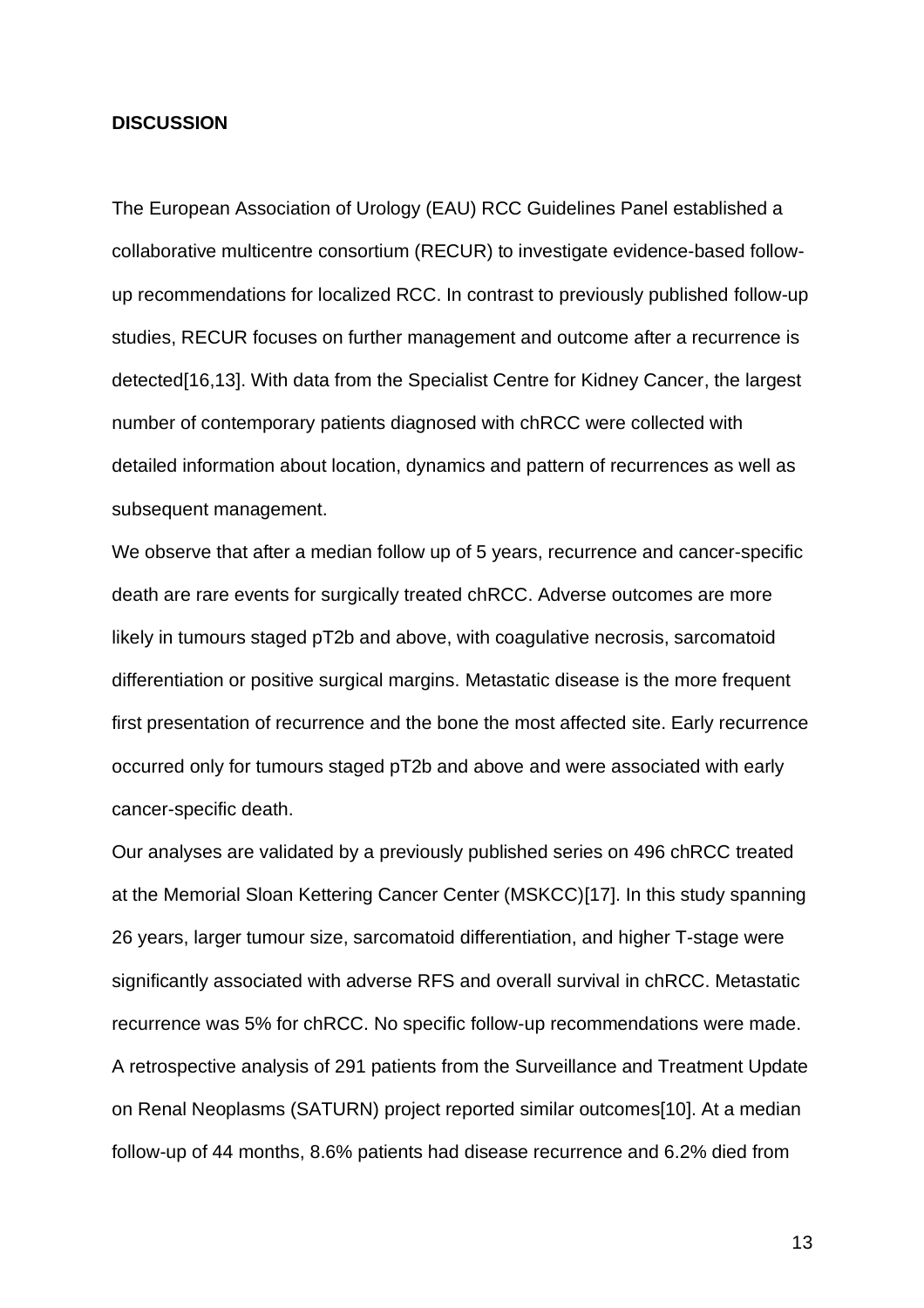disease. The 5-year RFS and CSS were 89.3% and 93%, respectively. T stage and sarcomatoid differentiation were independent predictors of RFS and CSS at multivariable analysis. Again, no risk adapted follow-up recommendations were given. Better outcomes compared to clear cell RCC were also reported in a Korean cohort of 166 patients with chRCC which included a pooled analysis of 10 other retrospective series[18] and a propensity score matched analysis of 109 chRCC cases collected over a period of 40 years[11].

Our study is strengthened by the use of data from a multi-institutional and large dataset (RECUR) and a contemporaneous and detailed cohort (SCKC). The RECUR database provides long follow-up but excludes recurrences within 90 days following surgery. This is offset by the SCKC dataset offering insight into very early chRCC recurrences. Limitations of our study include the retrospective nature with inherent biases as well as a lack of a central pathology review and of a unified follow-up regimen. Heterogeneity in the reporting of positive surgical margins cannot be excluded. The event rate (recurrences and deaths) was low, which limited analysis and precision. In addition, an overall median follow-up of almost 5 years may not be sufficient to provide certainty of an absence of recurrence. Nevertheless, these data provide guidance for follow up recommendations for a subtype which has an overall low recurrence rate.

#### **CONCLUSION**

Recurrence of surgically resected chRCC is rare in a contemporary setting. For pT1 and pT2a lesions with negative surgical margins, absence of sarcomatoid features and coagulative necrosis, prognosis is excellent. Patients should be reassured and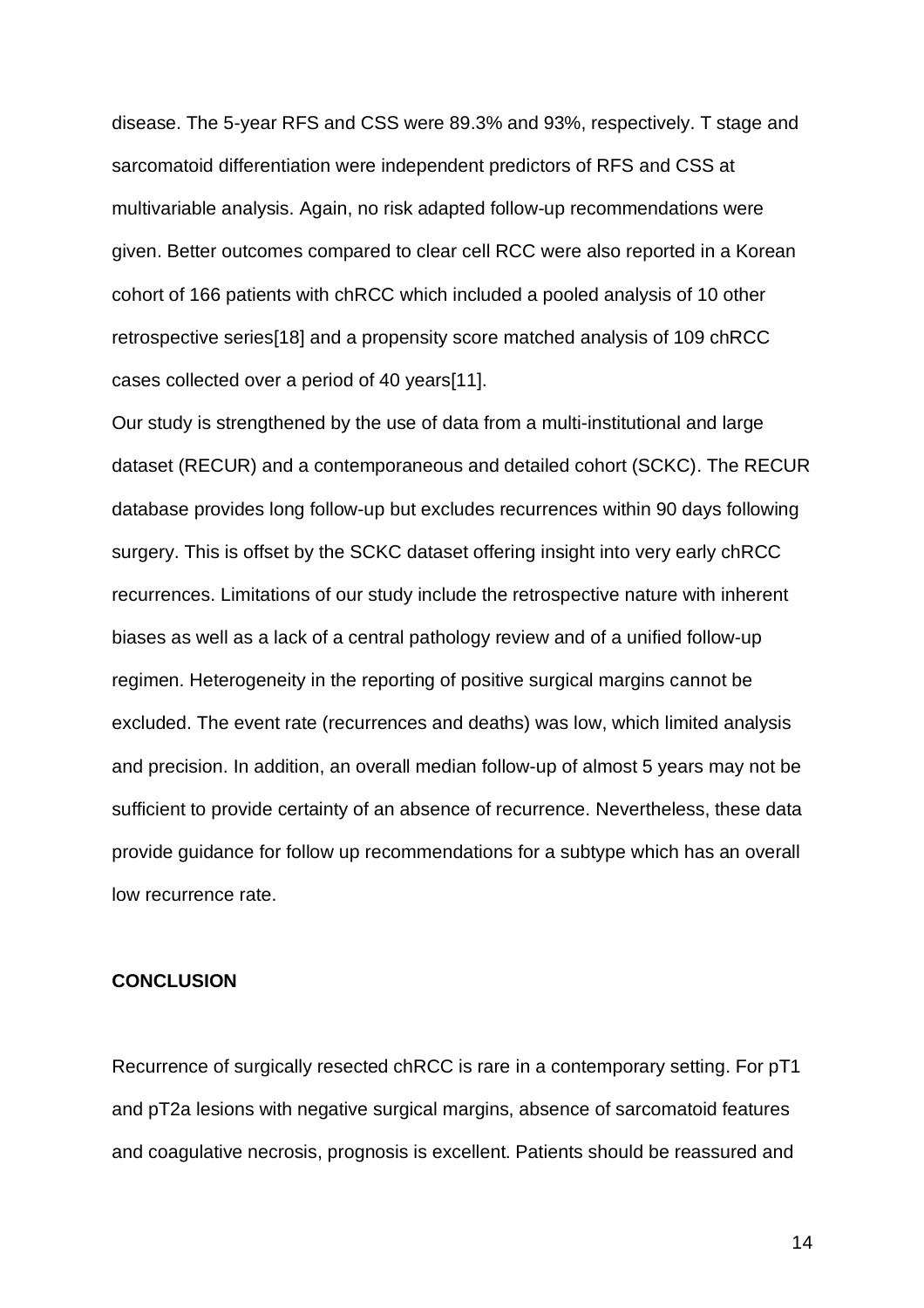follow up intensity can be curtailed. We propose a new and reduced radiological follow up scheme specific for chRCC, whereby the first axial scan covering chest and abdomen is done 2 years after surgery for pT1a to pT2a tumours without sarcomatoid differentiation or coagulative necrosis (Supplementary Table 3).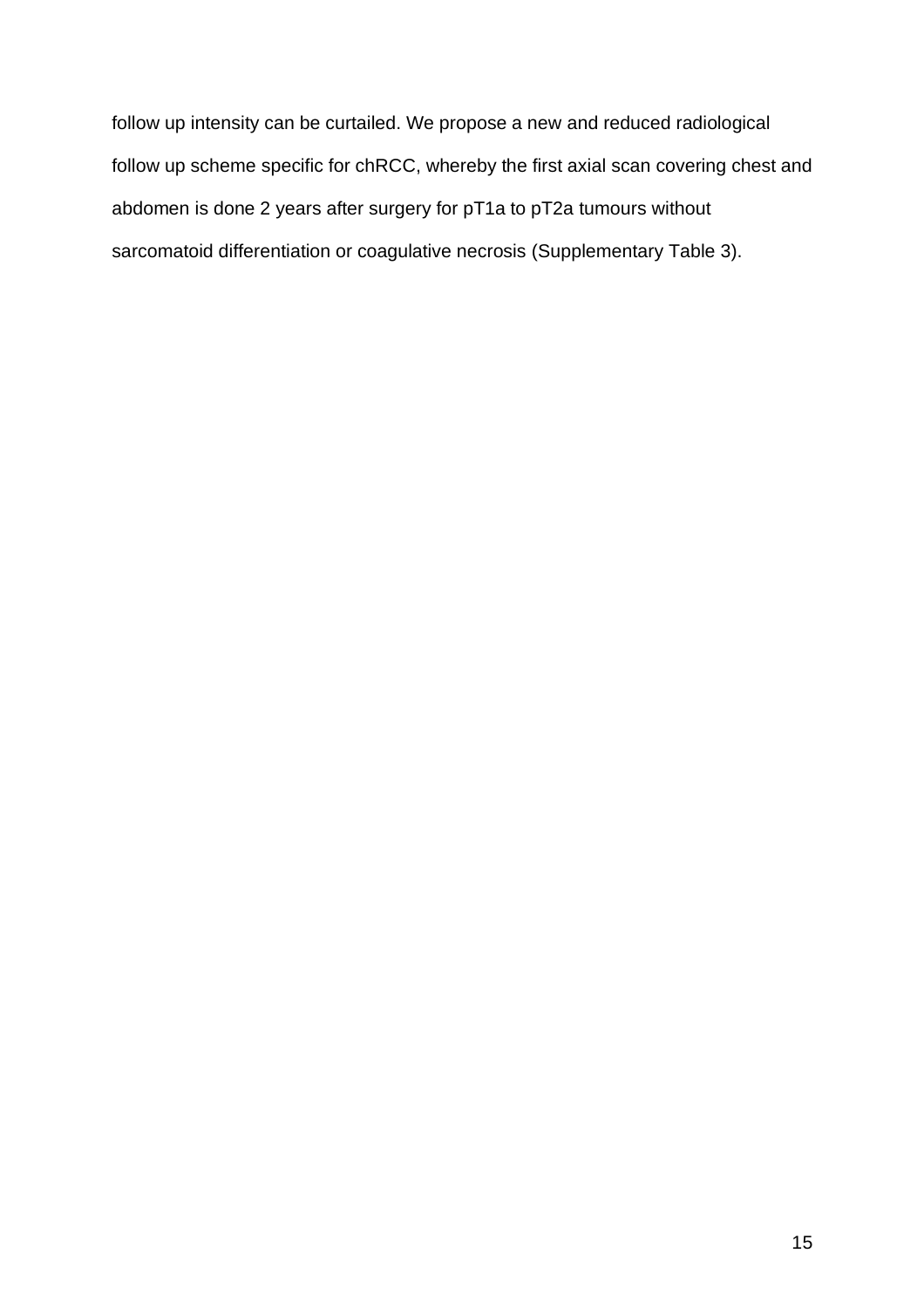## **ACKNOWLEDGEMENTS**

The authors would like to thank the members of the RECUR consortium. JBN is funded by a UK Medical Research Council (MRC) Clinical Research Training Fellowship.

## **CONFLICTS OF INTEREST**

GDS has received educational grants from Pfizer, AstraZeneca and Intuitive Surgical, consultancy fees from Merck, Pfizer, EUSA Pharma and CMR Surgical, travel expenses from Pfizer and speaker fees from Pfizer. The remaining authors declare no conflicts of interest.

## **ETHICS APPROVAL**

The study was deemed exempt from research ethics committee approval (UK Health Research Authority decision tool). Informed consent was not sought. Only retrospectively collected clinical data was used for analysis. The study was performed in line with the principles of the Declaration of Helsinki.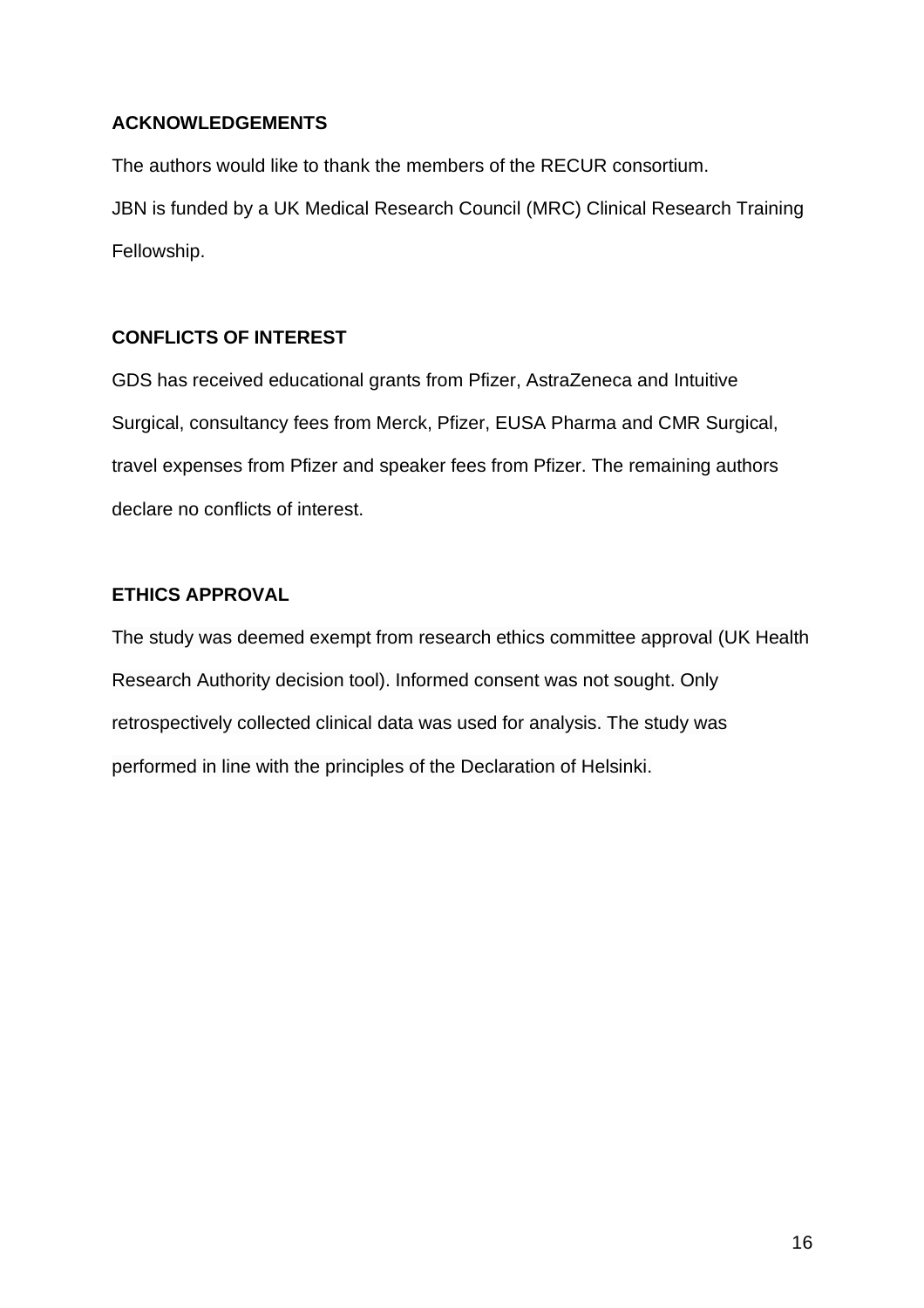#### **REFERENCES**

1. Bray F, Ferlay J, Soerjomataram I, Siegel RL, Torre LA, Jemal A (2018) Global cancer statistics 2018: GLOBOCAN estimates of incidence and mortality worldwide for 36 cancers in 185 countries. CA Cancer J Clin 68 (6):394-424.

doi:10.3322/caac.21492

2. Moch H, Cubilla AL, Humphrey PA, Reuter VE, Ulbright TM (2016) The 2016 WHO Classification of Tumours of the Urinary System and Male Genital Organs-Part A: Renal, Penile, and Testicular Tumours. Eur Urol 70 (1):93-105.

doi:10.1016/j.eururo.2016.02.029

3. Davis Caleb F, Ricketts CJ, Wang M, Yang L, Cherniack Andrew D, Shen H, Buhay C, Kang H, Kim Sang C, Fahey Catherine C, Hacker Kathryn E, Bhanot G, Gordenin Dmitry A, Chu A, Gunaratne Preethi H, Biehl M, Seth S, Kaipparettu Benny A, Bristow Christopher A, Donehower Lawrence A, Wallen Eric M, Smith Angela B, Tickoo Satish K, Tamboli P, Reuter V, Schmidt Laura S, Hsieh James J, Choueiri Toni K, Hakimi AA, Creighton Chad J, Davis Caleb F, Morgan M, Gunaratne Preethi H, Donehower Lawrence A, Kaipparettu Benny A, Wheeler David A, Gibbs Richard A, Signoretti S, Cherniack Andrew D, Robertson AG, Chu A, Choueiri Toni K, Henske Elizabeth P, Kwiatkowski David J, Reuter V, Hsieh James J, Hakimi AA, Tickoo Satish K, Ricketts C, Linehan WM, Schmidt Laura S, Gordenin Dmitry A, Bhanot G, Seiler M, Tamboli P, Rathmell WK, Fahey Catherine C, Hacker Kathryn E, Smith Angela B, Wallen Eric M, Shen H, Laird Peter W, Shuch B, Muzny D, Buhay C, Wang M, Chao H, Dahdouli M, Xi L, Kakkar N, Reid Jeffrey G, Downs B, Drummond J, Morton D, Doddapaneni H, Lewis L, English A, Meng Q, Kovar C, Wang Q, Hale W, Hawes A, Kalra D, Walker K, Murray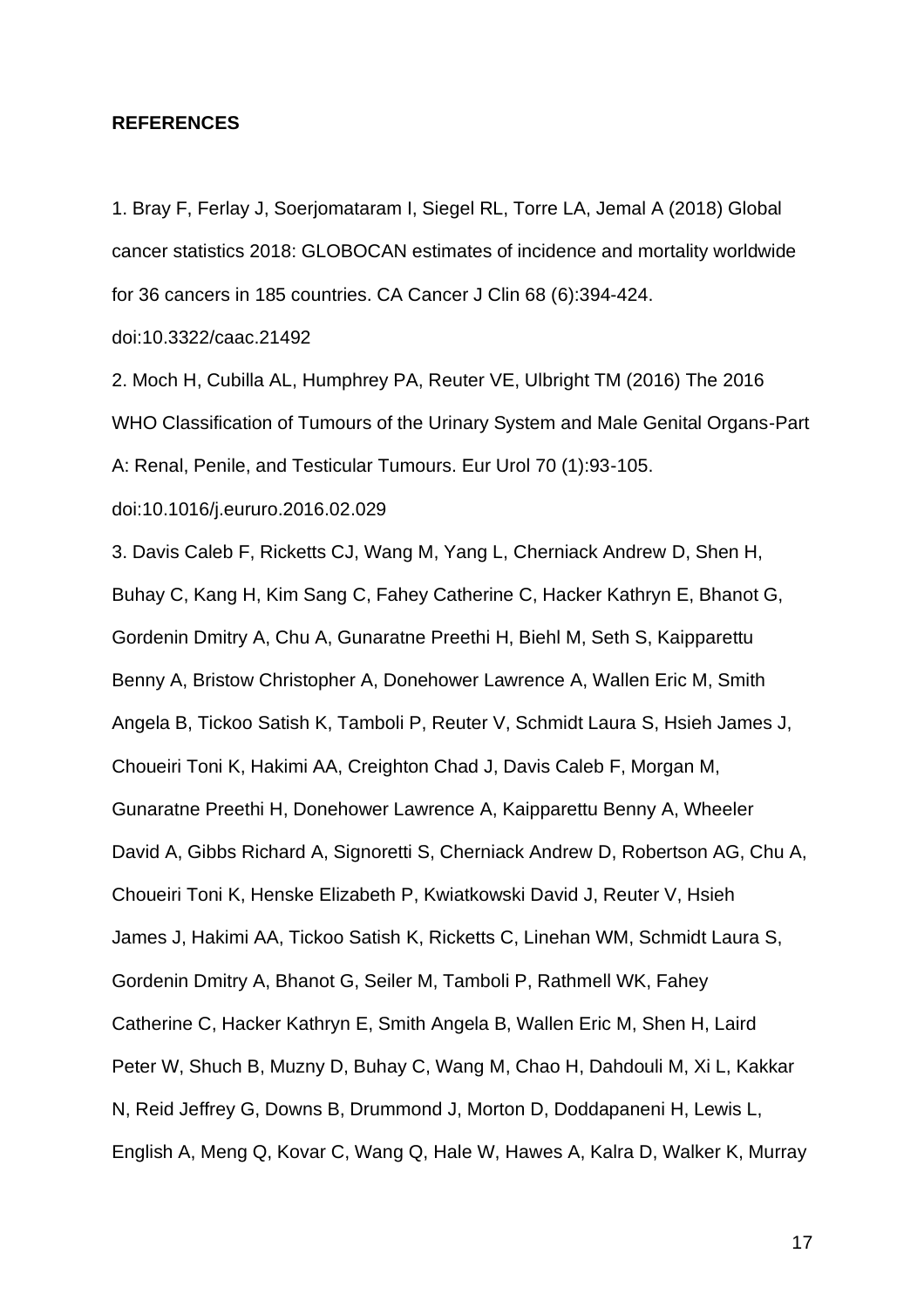Bradley A, Sougnez C, Saksena G, Carter Scott L, Schumacher Steven E, Tabak B, Zack Travis I, Getz G, Beroukhim R, Gabriel Stacey B, Meyerson M, Ally A, Balasundaram M, Birol I, Brooks D, Butterfield Yaron SN, Chuah E, Clarke A, Dhalla N, Guin R, Holt Robert A, Kasaian K, Lee D, Li Haiyan I, Lim E, Ma Y, Mayo M, Moore Richard A, Mungall Andrew J, Schein Jacqueline E, Sipahimalani P, Tam A, Thiessen N, Wong T, Jones Steven JM, Marra Marco A, Auman JT, Tan D, Meng S, Jones Corbin D, Hoadley Katherine A, Mieczkowski Piotr A, Mose Lisle E, Jefferys Stuart R, Roach J, Veluvolu U, Wilkerson Matthew D, Waring S, Buda E, Wu J, Bodenheimer T, Hoyle Alan P, Simons Janae V, Soloway Mathew G, Balu S, Parker Joel S, Hayes DN, Perou Charles M, Weisenberger Daniel J, Bootwalla Moiz S, Triche T, Jr., Lai Phillip H, Van Den Berg David J, Baylin Stephen B, Chen F, Coarfa C, Noble Michael S, DiCara D, Zhang H, Cho J, Heiman David I, Gehlenborg N, Voet D, Lin P, Frazer S, Stojanov P, Liu Y, Zou L, Kim J, Lawrence Michael S, Chin L, Yang L, Seth S, Bristow Christopher A, Protopopov A, Song X, Zhang J, Pantazi A, Hadjipanayis A, Lee E, Luquette Lovelace J, Lee S, Parfenov M, Santoso N, Seidman J, Xu Andrew W, Kucherlapati R, Park Peter J, Kang H, Lee J, Roberts Steven A, Klimczak Leszek J, Fargo D, Lang M, Choi Y-L, Kim Sang C, Lee J-K, Park W-Y, Wang W, Fan Y, Ahn J, Akbani R, Weinstein John N, Haussler D, Ma S, Radenbaugh A, Zhul J, Biehl M, Lichtenberg Tara M, Zmuda E, Black Aaron D, Hanf B, Ramirez Nilsa C, Wise L, Bowen J, Leraas Kristen M, Hall Tracy M, Gastier-Foster Julie M, Kaelin William G, Thorne L, Boice L, Huang M, Vocke C, Peterson J, Worrell R, Merino M, Czerniak Bogdan A, Aldape Kenneth D, Wood Christopher G, Spellman Paul T, Atkins Michael B, Cheville J, Thompson RH, Jensen Mark A, Pihl T, Wan Y, Ayala B, Baboud J, Velaga S, Walton J, Liu J, Chudamani S, Wu Y, Sheth M, Mills Shaw Kenna R, Demchok John A, Davidsen T, Yang L, Wang Z, Tarnuzzer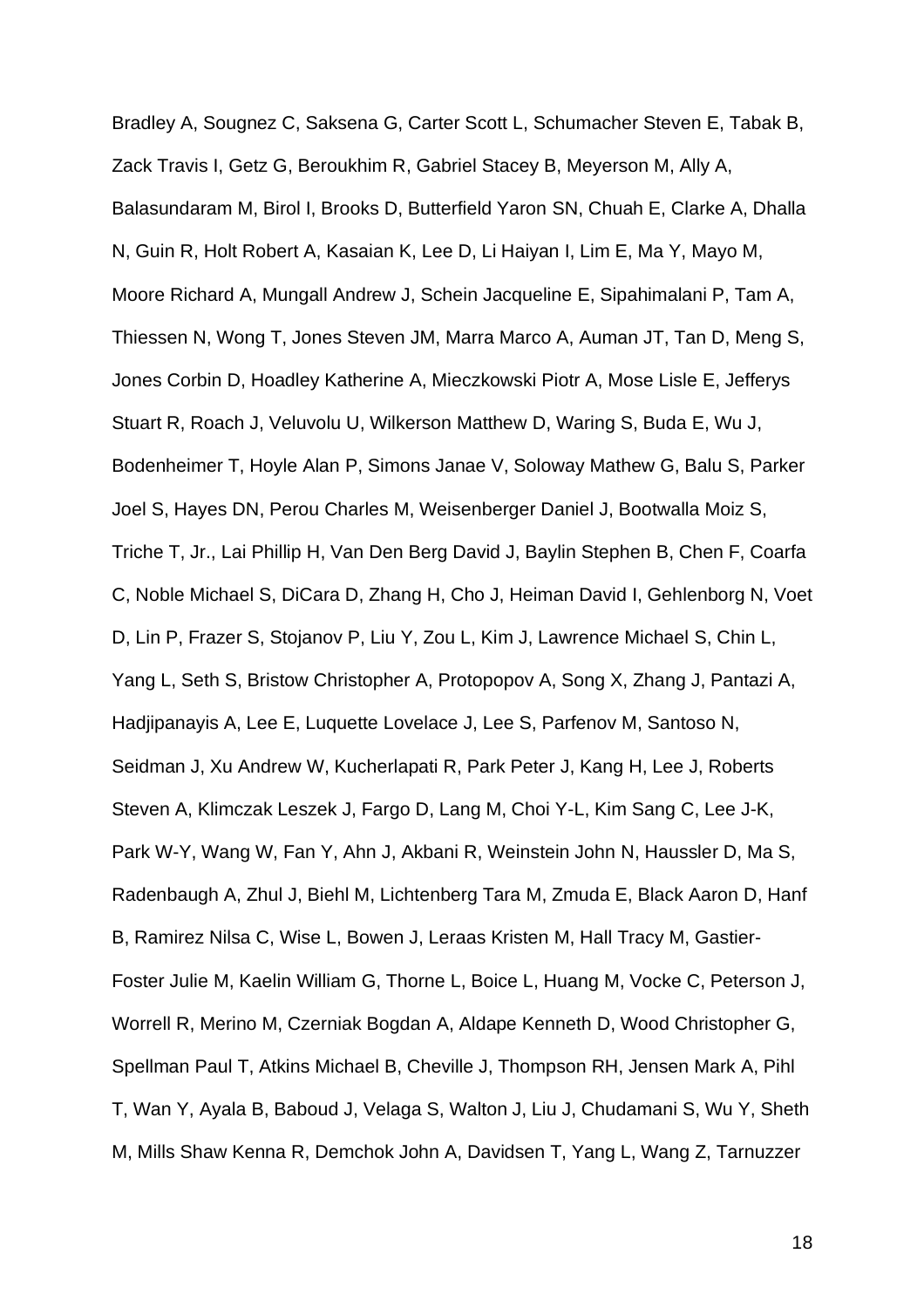Roy W, Zhang J, Eley G, Felau I, Zenklusen Jean C, Hutter Carolyn M, Guyer Mark S, Ozenberger Bradley A, Sofia Heidi J, Chin L, Meyerson M, Kucherlapati R, Park W-Y, Robertson AG, Laird PW, Henske EP, Kwiatkowski DJ, Park PJ, Morgan M, Shuch B, Muzny D, Wheeler DA, Linehan WM, Gibbs RA, Rathmell WK, Creighton CJ (2014) The Somatic Genomic Landscape of Chromophobe Renal Cell Carcinoma. Cancer Cell 26 (3):319-330. doi:10.1016/j.ccr.2014.07.014

4. Leibovich BC, Blute ML, Cheville JC, Lohse CM, Frank I, Kwon ED, Weaver AL, Parker AS, Zincke H (2003) Prediction of progression after radical nephrectomy for patients with clear cell renal cell carcinoma: a stratification tool for prospective clinical trials. Cancer 97 (7):1663-1671. doi:10.1002/cncr.11234

5. Zisman A, Pantuck AJ, Wieder J, Chao DH, Dorey F, Said JW, deKernion JB, Figlin RA, Belldegrun AS (2002) Risk group assessment and clinical outcome algorithm to predict the natural history of patients with surgically resected renal cell carcinoma. J Clin Oncol 20 (23):4559-4566. doi:10.1200/jco.2002.05.111 6. Meskawi M, Sun M, Ismail S, Bianchi M, Hansen J, Tian Z, Hanna N, Trinh QD, Graefen M, Montorsi F, Perrotte P, Karakiewicz PI (2013) Fuhrman grade [corrected] has no added value in prediction of mortality after partial or [corrected] radical nephrectomy for chromophobe renal cell carcinoma patients. Mod Pathol 26 (8):1144-1149. doi:10.1038/modpathol.2012.230

7. Delahunt B, Cheville JC, Martignoni G, Humphrey PA, Magi-Galluzzi C, McKenney J, Egevad L, Algaba F, Moch H, Grignon DJ, Montironi R, Srigley JR (2013) The International Society of Urological Pathology (ISUP) grading system for renal cell carcinoma and other prognostic parameters. Am J Surg Pathol 37 (10):1490-1504. doi:10.1097/PAS.0b013e318299f0fb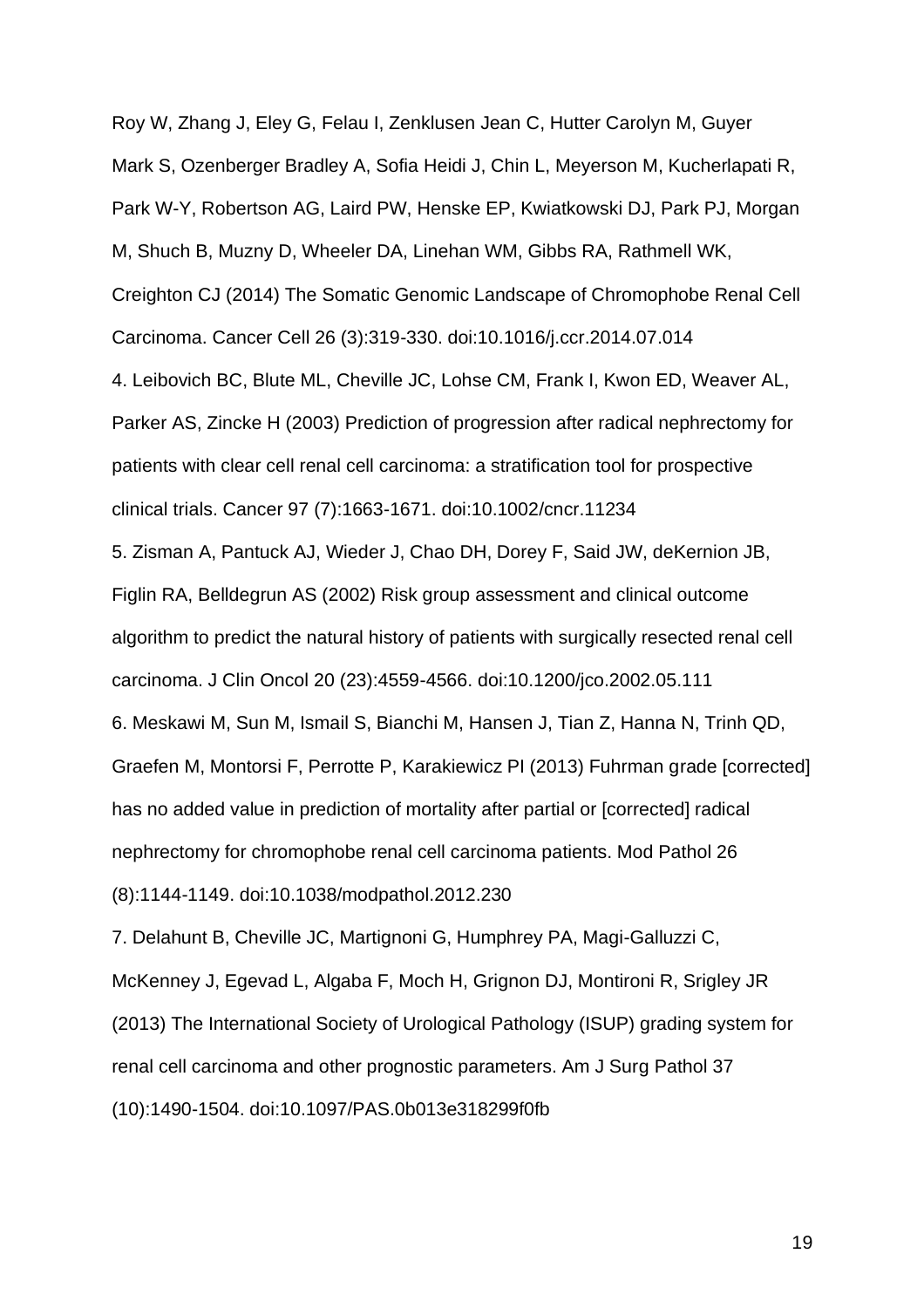8. Siddiqui SA, Frank I, Cheville JC, Lohse CM, Leibovich BC, Blute ML (2009) Postoperative surveillance for renal cell carcinoma: a multifactorial histological subtype specific protocol. BJU Int 104 (6):778-785. doi:10.1111/j.1464- 410X.2009.08499.x

9. Leibovich BC, Lohse CM, Cheville JC, Zaid HB, Boorjian SA, Frank I, Thompson RH, Parker WP (2018) Predicting Oncologic Outcomes in Renal Cell Carcinoma After Surgery. Eur Urol 73 (5):772-780. doi:10.1016/j.eururo.2018.01.005 10. Volpe A, Novara G, Antonelli A, Bertini R, Billia M, Carmignani G, Cunico SC, Longo N, Martignoni G, Minervini A, Mirone V, Simonato A, Terrone C, Zattoni F, Ficarra V (2012) Chromophobe renal cell carcinoma (RCC): oncological outcomes and prognostic factors in a large multicentre series. BJU Int 110 (1):76-83. doi:10.1111/j.1464-410X.2011.10690.x

11. Frees S, Kamal MM, Knoechlein L, Bell R, Ziesel C, Neisius A, Thomas C, Brenner W, Jager W, Thuroff JW, Roos FC (2016) Differences in Overall and Cancer-specific Survival of Patients Presenting With Chromophobe Versus Clear Cell Renal Cell Carcinoma: A Propensity Score Matched Analysis. Urology 98:81-87. doi:10.1016/j.urology.2016.05.048

12. Daugherty M, Sedaghatpour D, Shapiro O, Vourganti S, Kutikov A, Bratslavsky G (2017) The metastatic potential of renal tumors: Influence of histologic subtypes on definition of small renal masses, risk stratification, and future active surveillance protocols. Urol Oncol 35 (4):153.e115-153.e120. doi:10.1016/j.urolonc.2016.11.009 13. Dabestani S, Beisland C, Stewart GD, Bensalah K, Gudmundsson E, Lam TB, Gietzmann W, Zakikhani P, Marconi L, Fernandez-Pello S, Monagas S, Williams SP, Torbrand C, Powles T, Van Werkhoven E, Meijer R, Volpe A, Staehler M, Ljungberg B, Bex A (2019) Intensive Imaging-based Follow-up of Surgically Treated Localised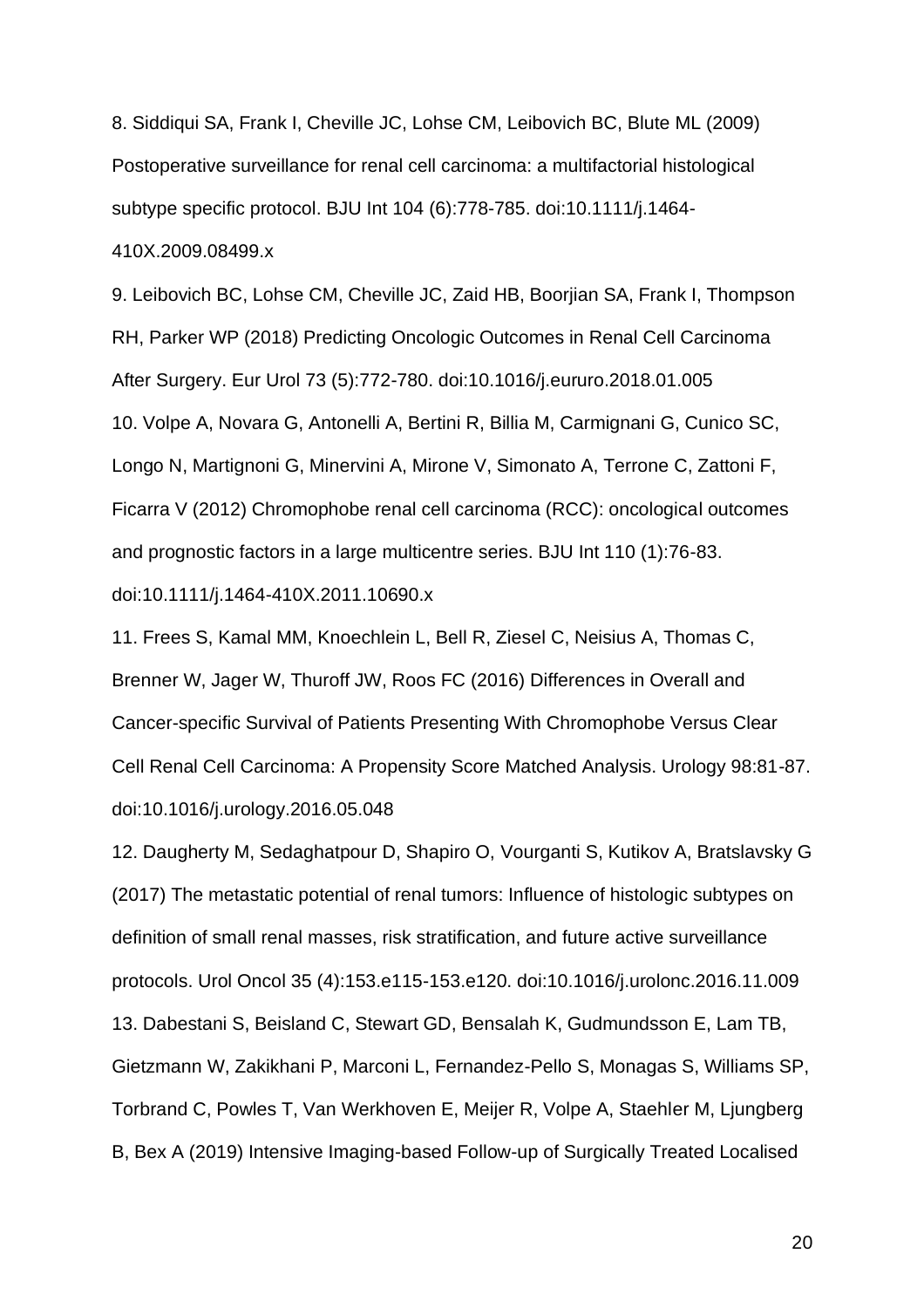Renal Cell Carcinoma Does Not Improve Post-recurrence Survival: Results from a European Multicentre Database (RECUR). Eur Urol 75 (2):261-264.

doi:10.1016/j.eururo.2018.10.007

14. Sobin LH, Gospodarowicz MK, Wittekind C (2009) TNM classification of malignant tumours (UICC International Union Against Cancer). 7th edn. Wiley-Blackwell,

15. Edge S, Byrd DR, Compton CC, Fritz AG, Greene FL, Trotti A (2011) AJCC cancer staging manual. 7th edn. Springer,

16. Dabestani S, Beisland C, Stewart GD, Bensalah K, Gudmundsson E, Lam TB, Gietzmann W, Zakikhani P, Marconi L, Fernandez-Pello S, Monagas S, Williams SP, Torbrand C, Powles T, Van Werkhoven E, Meijer R, Volpe A, Staehler M, Ljungberg B, Bex A (2019) Long-term Outcomes of Follow-up for Initially Localised Clear Cell

Renal Cell Carcinoma: RECUR Database Analysis. Eur Urol Focus 5 (5):857-866.

doi:10.1016/j.euf.2018.02.010

17. Casuscelli J, Becerra MF, Seier K, Manley BJ, Benfante N, Redzematovic A, Stief CG, Hsieh JJ, Tickoo SK, Reuter VE, Coleman JA, Russo P, Ostrovnaya I, Hakimi AA (2019) Chromophobe Renal Cell Carcinoma: Results From a Large Single-Institution Series. Clin Genitourin Cancer 17 (5):373-379.e374.

doi:10.1016/j.clgc.2019.06.011

18. Jiang HM, Wei JH, Zhang ZL, Fang Y, Zhou BF, Chen ZH, Lu J, Liao B, Zhou FJ, Luo JH, Chen W (2016) Does chromophobe renal cell carcinoma have better survival than clear cell renal cell carcinoma? A clinical-based cohort study and metaanalysis. Int Urol Nephrol 48 (2):191-199. doi:10.1007/s11255-015-1161-3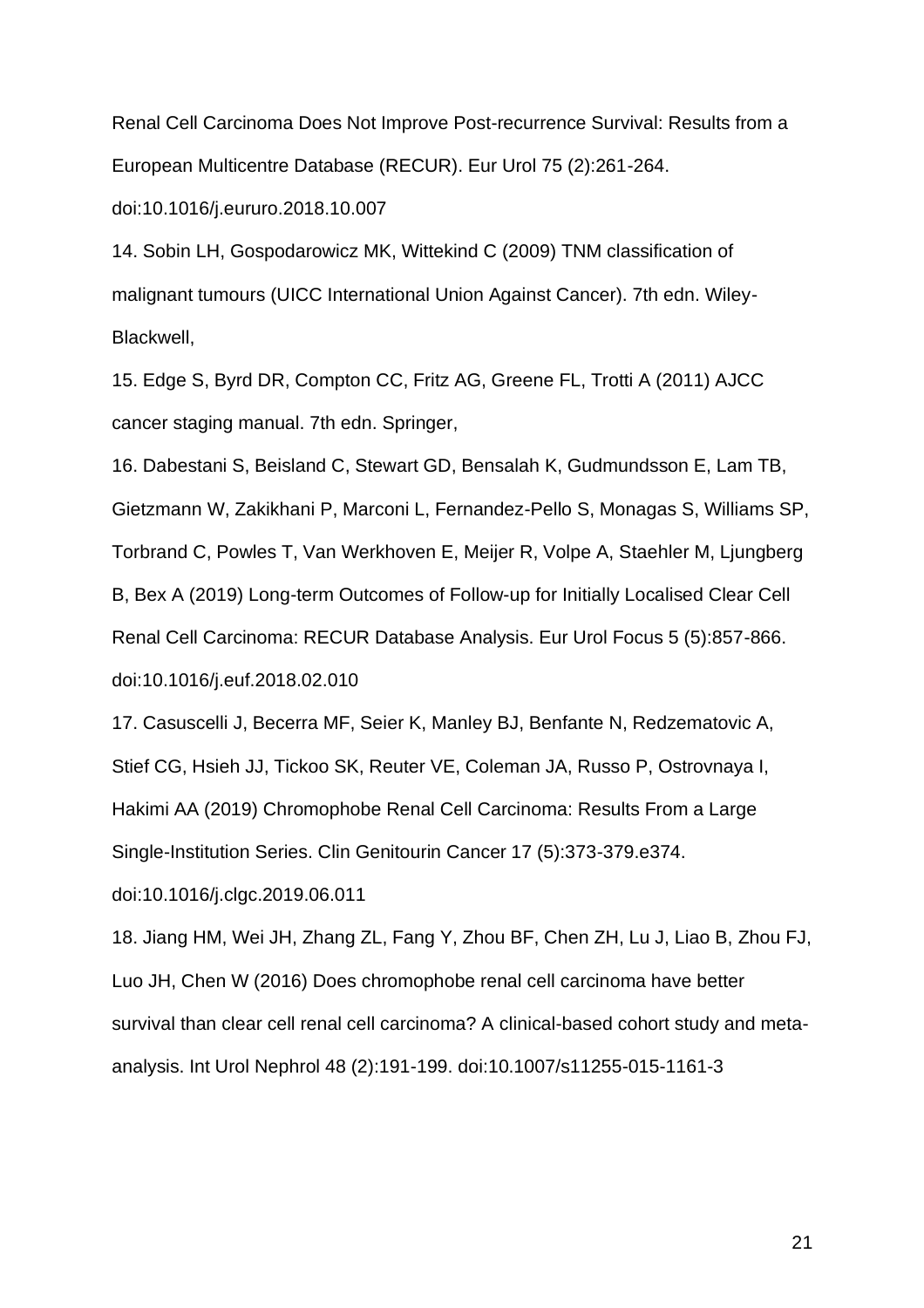## **FIGURES**



**Figure 1** - Kaplan Meier plots for Recurrence-Free Survival by presence of sarcomatoid differentiation (A), UICC/AJCC T-stage (B, dichotomised into ≤pT2a and ≥pT2b), presence of coagulative necrosis (C), and surgical margins (D). R0: negative surgical margins, R1: positive surgical margins.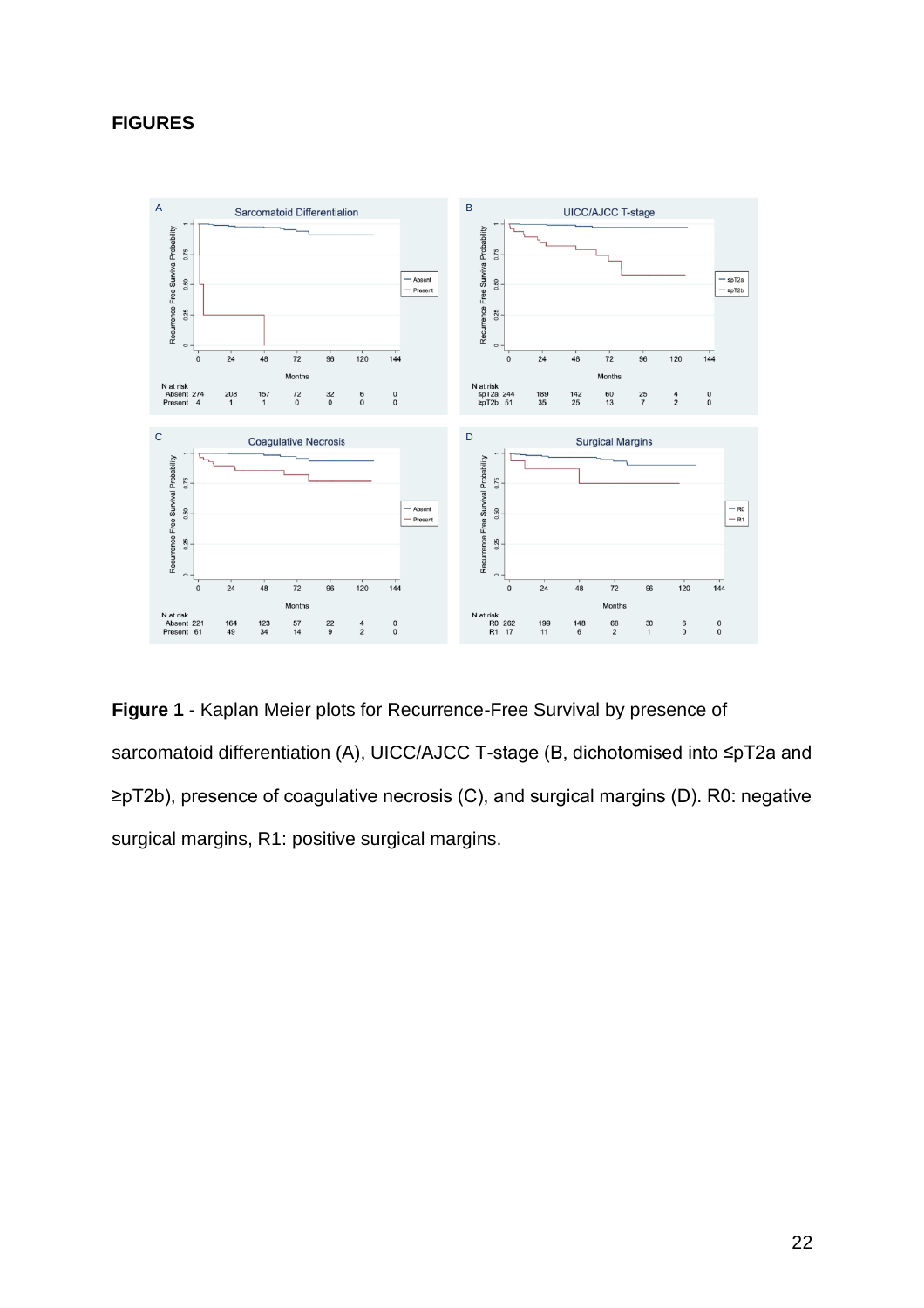

**Figure 2** - Kaplan Meier plots for Cancer-Specific Survival by presence of sarcomatoid differentiation (A), UICC/AJCC T-stage (B, dichotomised into ≤pT2a and ≥pT2b), presence of coagulative necrosis (C), and surgical margins (D). R0: negative surgical margins, R1: positive surgical margins.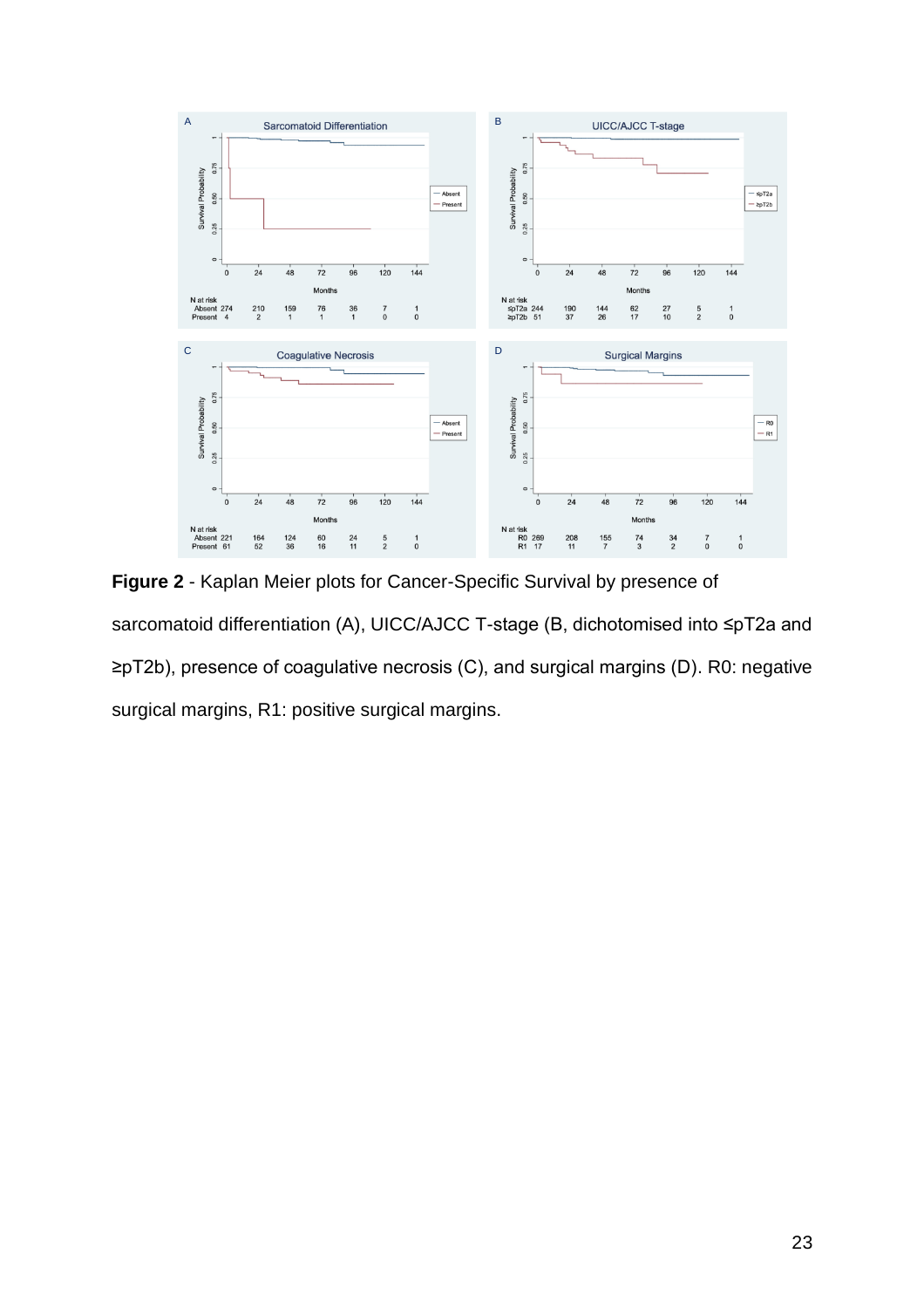# **TABLES**

**Table 1** – Demographic and clinical characteristics of included patients, by data source

|                                                 |                           | <b>SCKC</b>        |                 | <b>RECUR</b>       |                        | <b>SCKC vs</b><br><b>RECUR</b><br>p | SCKC+<br><b>RECUR</b> |
|-------------------------------------------------|---------------------------|--------------------|-----------------|--------------------|------------------------|-------------------------------------|-----------------------|
| <b>Number of patients</b>                       |                           | 90                 | Missing<br>data | 205                | <b>Missing</b><br>data | <b>NA</b>                           | 295                   |
| Age at diagnosis (years)                        | median (IQR,<br>min, max) | 59 (16, 25,<br>84) | 0%              | 62 (20, 22,<br>88) | 0%                     | 0.18                                | 60 (19, 22,<br>88)    |
| <b>Male</b>                                     | $n$ (%)                   | 49 (54.4)          | 0%              | 120 (58.3)         | 0%                     | 0.51                                | 169 (57.3)            |
| Left side                                       | $n$ (%)                   | 46(51.1)           | 0%              | 91(44.4)           | 3.4%                   | 0.39                                | 137 (46.4)            |
| <b>Multifocal chRCC</b>                         | $n$ (%)                   | 3(3.3)             | 0%              | 3(1.5)             | 3.4%                   | 0.29                                | 6(2.0)                |
| <b>Surgery</b>                                  |                           |                    |                 |                    |                        |                                     |                       |
| Radical nephrectomy                             | $n$ (%)                   | 53 (58.9)          | 0%              | 114 (55.6)         | 0%                     |                                     | 167 (56.7)            |
| Partial nephrectomy<br>$\overline{\phantom{0}}$ | $n$ (%)                   | 36 (40.0)          | 0%              | 91(44.4)           | 0%                     | 0.26                                | 127(43.0)             |
| Nephroureterectomy                              | $n$ (%)                   | 1(1.1)             | 0%              | 0(0)               | 0%                     |                                     | 1(0.3)                |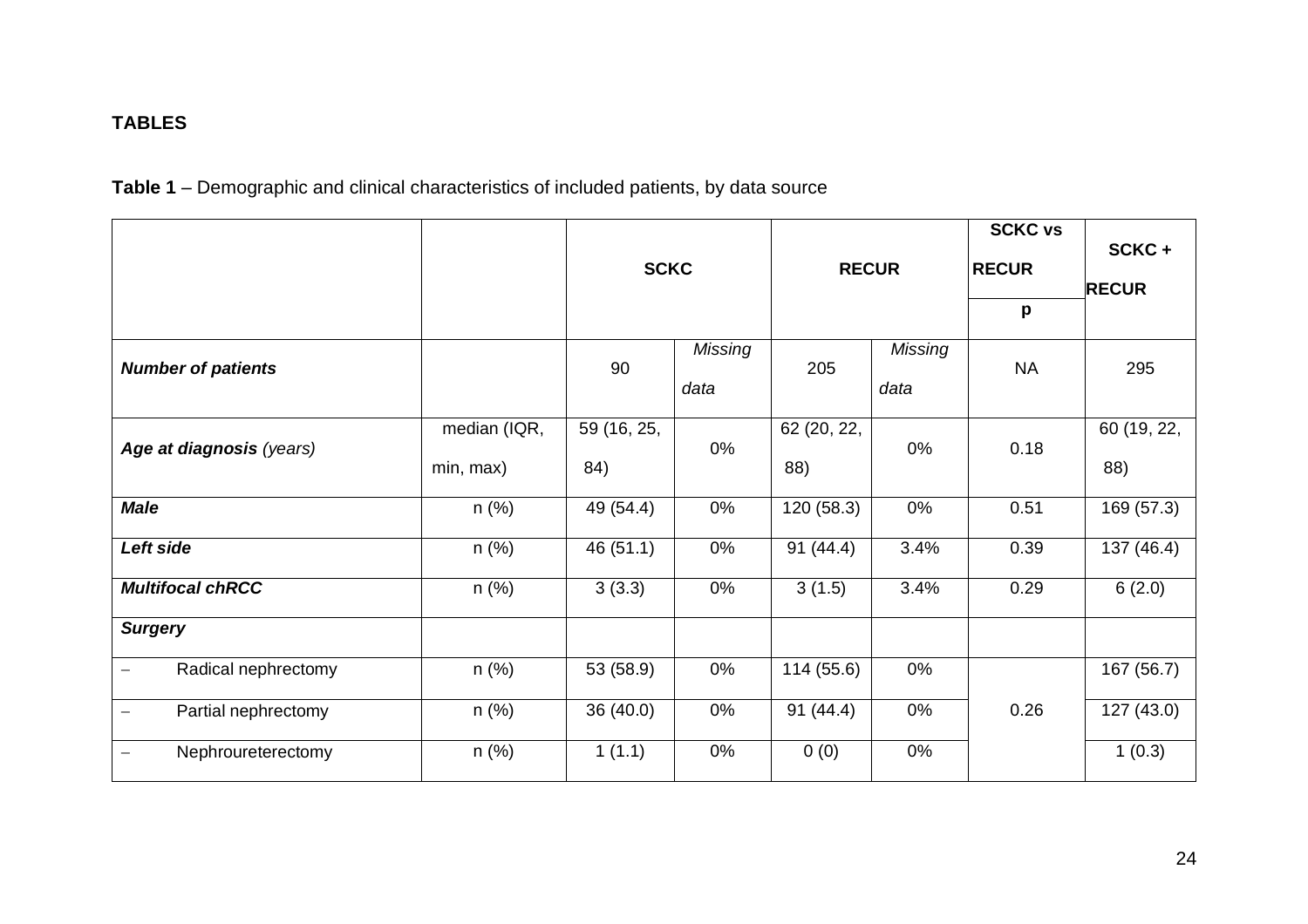| Pathological analysis after surgery          |                           |                      |           |                   |           |      |                   |
|----------------------------------------------|---------------------------|----------------------|-----------|-------------------|-----------|------|-------------------|
| Size (mm)                                    | median (IQR,<br>min, max) | 54.5(43,<br>15, 160) | 0%        | 50(45, 8,<br>210) | 0%        | 0.77 | 50(46, 8,<br>210) |
| T <sub>1</sub> a                             | $n$ (%)                   | 31(34.4)             | 0%        | 72 (35.1)         | 0%        | 0.63 | 103 (34.9)        |
| T <sub>1</sub> b<br>$\overline{\phantom{0}}$ | n (%)                     | 29 (32.2)            | $0\%$     | 59 (28.8)         | $0\%$     |      | 88 (29.8)         |
| T <sub>2a</sub>                              | $n$ (%)                   | 6(6.7)               | 0%        | 24(11.7)          | 0%        |      | 30(10.1)          |
| T <sub>2</sub> b                             | $n$ (%)                   | 8(8.9)               | 0%        | 15(7.3)           | 0%        |      | 23(7.8)           |
| T <sub>3a</sub><br>$\overline{\phantom{m}}$  | $n$ (%)                   | 16 (17.8)            | 0%        | 29 (14.1)         | 0%        |      | 45 (15.3)         |
| T <sub>3</sub> b                             | $n$ (%)                   | 0(0)                 | 0%        | 4(2.0)            | 0%        |      | 4(1.36)           |
| T <sub>3c</sub>                              | n (%)                     | 0(0)                 | 0%        | 1(0.5)            | 0%        |      | 1(0.3)            |
| T <sub>4</sub><br>$\overline{\phantom{0}}$   | $n$ (%)                   | 0(0)                 | 0%        | 1(0.5)            | 0%        |      | 1(0.3)            |
| N <sub>0</sub>                               | $n$ (%)                   | 12(13.3)             | <b>NA</b> | 49(23.9)          | <b>NA</b> |      | 61(20.7)          |
| N <sub>1</sub>                               | $n$ (%)                   | 0(0)                 | <b>NA</b> | 1(0.5)            | NA        | 0.62 | 1(0.3)            |
| Nx<br>$\qquad \qquad -$                      | $n$ (%)                   | 78 (86.7)            | <b>NA</b> | 155 (75.6)        | <b>NA</b> |      | 233 (79)          |
| Presence of coagulative<br>necrosis          | $n$ (%)                   | 13(14.4)             | 1.1%      | 48 (23.4)         | 5.9%      | 0.05 | 61(20.7)          |